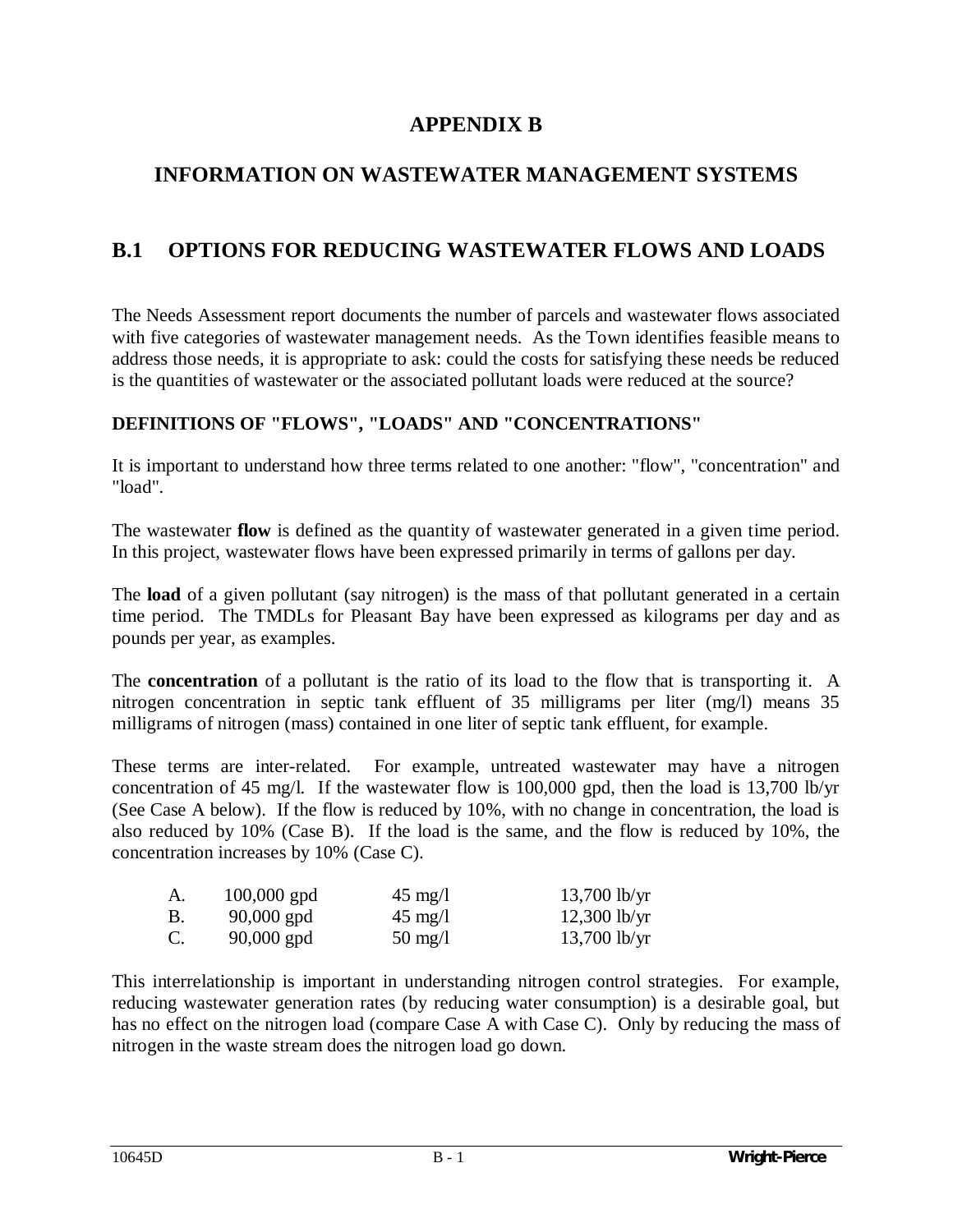## **BENEFITS OF FLOW AND LOAD REDUCTION**

**Collection, treatment, and disposal** are the three major structural components of a wastewater management system. The cost of a system is directly tied to the size and complexity of each component. Measures to reduce the flow or load from system users can result in reductions in system size, which can translate to a reduction in capital costs or operation and maintenance costs. Each component is affected differently by reductions in wastewater flows and loads.

## **Collection**

In traditional wastewater collection systems, there is a moderate reduction in cost associated with a reduction in wastewater flow. Within the upper reaches of the sewer system, savings are quite small, due to the fact that minimum pipe sizes are needed for maintenance purposes, and smaller volumes of wastewater do not translate to smaller pipes. Further, the cost of the pipe itself is only a very small percentage of the total construction cost. As you proceed downstream in the collection system, capital savings are more direct because pumps and pumping stations can be smaller with reduced wastewater volumes. Once the system is built, the operation and maintenance (O&M) costs piping system are largely unrelated to flow, while the energy portion of the O&M costs of pumping stations is directly related to flow.

In traditional collection systems, a reduction in pollutant load has no impact on collection system costs. However, in situations such as exist on Cape Cod, where nitrogen control governs, nitrogen load reductions can be significant. If a given embayment requires a certain nitrogen load reduction, the number of homes connected to the sewer system is directly related to the degree of nitrogen load reduction that can be accomplished at the source. A 10% reduction in nitrogen load, at the source, would translate to a 10% reduction in the number of homes to be served, resulting in a geographically less extensive sewer system and significantly reduced costs.

## **Treatment**

The capital and O&M costs of wastewater treatment systems vary with both the flow and the pollutant loads. Some plant components could be made smaller as a result of flow reductions, and others are not impacted at all. The same can be said for reductions in pollutant loads. For the technologies likely to be employed in Orleans, a reduction in nitrogen load may be slightly more advantageous than a comparable percentage reduction in flow. The best case for treatment plant cost reduction is a reduction in both flow and load.

## **Disposal**

The wastewater treatment facilities will reduce the pollutant loads to the point that they will have no impact on effluent disposal costs, either capital or O&M. Most effluent disposal technologies are sized volumetrically, that is, their size and cost is directly related to wastewater flows. Therefore, flow reduction can result in fewer or smaller effluent disposal sites.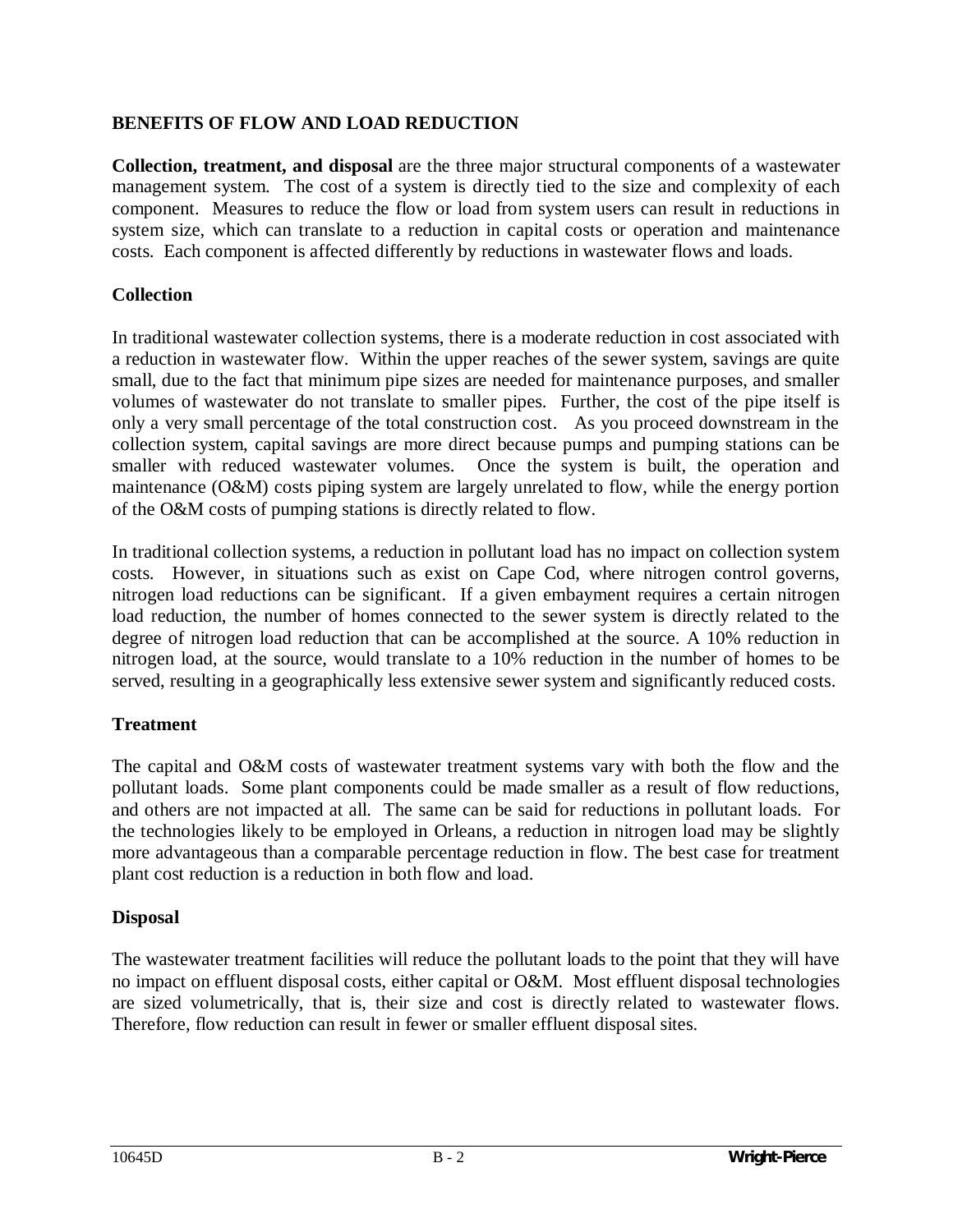## **On-Site Systems**

Individual systems (typically less than 10,000 gpd) are designed and constructed based on Title 5 regulations. The size of a residential system is determined based on the number of bedrooms in a residence. There are no "credits" available for implementing flow or load reduction measures, and consequently such practices do not affect the size or nature of the standard Title 5 wastewater system design requirements. (Note that Title 5 requires a larger system if the home it serves has a garbage grinder.) However, flow and load reduction can increase the longevity of an individual system. Maximizing the period between the installation of a new system and the replacement of that system at the end of its life, minimizes the annualized capital cost of the system. This is beneficial for failing systems, and can also reduce the frequency of emergency pumping. Certainly flow and load reduction at the individual level conserves water supplies and reduces nutrient loading to groundwater which reduces environmental impacts and should be considered as part of the comprehensive plan.

## **OPTIONS FOR FLOW REDUCTION**

Overall water use includes that portion that becomes wastewater and the consumptive use (the portion that does not0. Reductions in consumptive use are not relevant to this discussion, but are important to town-wide water supply management. Pertinent options for wastewater flow reduction include:

## **Low-flow plumbing fixtures**

Low-flow sinks, showers, and washing machines are available and can reduce water consumption by 10% over older devices. Reducing water consumption with modern fixtures will reduce the wastewater production.

#### **Outside showers**

Already common to most homes on the Cape outdoor showers are widely used in the summer time. This current practice provides a significant reduction in wastewater generation by removing this otherwise indoor activity from the wastewater stream. When many more residents are at their homes in the summer, this practice can be very beneficial. Peak wastewater flow in the summer is largely related to the surge in population. If the majority of residents take an outdoor shower after a trip to the beach, instead of an indoor shower, the opportunity exists to reduce peak flows by this practice.

#### **Progressive water pricing**

Water service pricing is among the top actions to promote conservation as stated by the MA Water Conservation Standards, and an effective tool for promoting flow reduction. Contrary to the pricing structure for most services where the more you buy, the less it costs; effective water use pricing fees increase incrementally. A progressive pricing structure charges fees based on the size of the service and quantity of water used. The larger the service connection, the higher the quarterly fee. The quantity of water used is charged incrementally. Generally, the first fee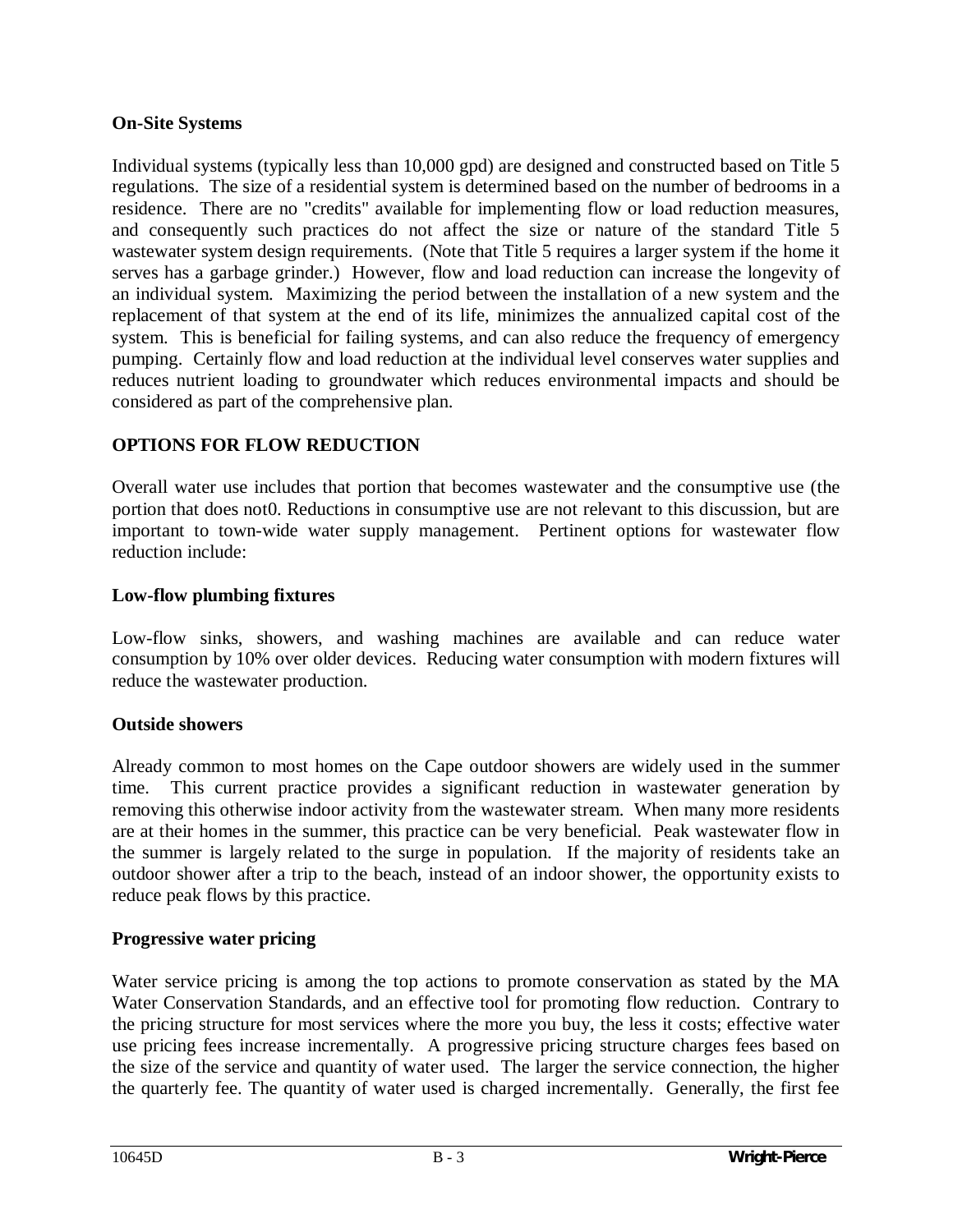bracket covers the majority of the water used in a single family residence. Subsequent brackets are associated with higher fees. Water pricing can also change with season. It is possible to increase rates in the summer when demand is the highest. All of these practices can further the economic incentive to reduce water consumption and reduce wastewater generation.

## **Alternative toilets**

The components of domestic wastewater are often referred to as black water (that generated from flushing toilets), yellow water (separated urine, if applicable) and gray water (the composite of all remaining sources). Utilizing an alternative toilet is one method for removing black water or yellow water from the wastewater stream. Black wastewater is treated most commonly in a composting (or incinerating) toilet. Yellow wastewater would be collected in a concentrated and sent to a treatment or nutrient recovery facility. In either case, the wastewater that would have gone to the sewer is eliminated. The remaining waste that otherwise would have entered the wastewater system must be incorporated in a different waste stream. Alternatives include waste from composting toilets ending up at in a landfill or at a septage treatment facility, or incinerated waste going to a landfill. Subsequently, these locations must be able adequately handle the additional waste.

## **OPTIONS FOR LOAD REDUCTION**

#### **Alternative toilets**

Alternative toilets are also an effective method of load reduction. The same technologies described above are effective means of reducing the wastewater load. The solids and nitrogen that would have gone to the sewer instead become compost (or ash) or concentrated urine, and enter a different waste stream.

## **Elimination of Garbage Grinders**

A common convenience in most kitchens is the garbage grinder. Disposing of food waste in this method can be a significant contributor to the load of the wastewater stream. Changing this practice would reduce the concentration of the wastewater stream. Many communities ban the use of garbage grinders in homes served by on-site systems. Removing food waste from the wastewater stream means that it must be incorporated into an alternative waste stream. The final destination should be weighed with the traditional practice. Many avid gardeners compost their food waste with other yard products and use the cured product as a soil amendment, and much of the nutrients are taken up by plants. Food waste can also end up in the trash. The final destination may be an incineration facility or landfill, where by-products like leachate must be treated and disposed.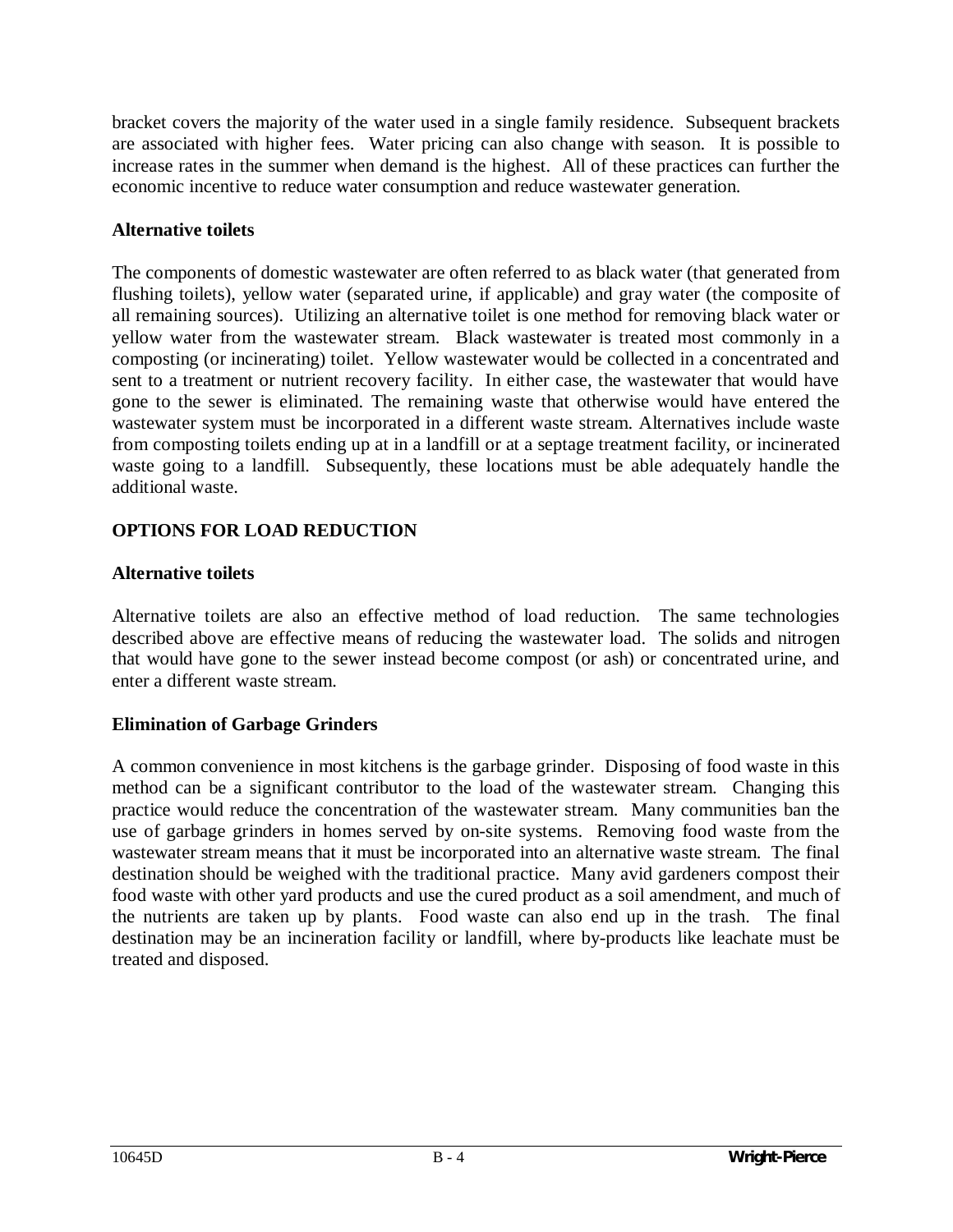## **BASIS FOR PLANNING**

By the end of the comprehensive planning process, the Town must decide on the flows and loads that will form the design basis for wastewater facilities that will be constructed. A key question will be: To what extent can the favorable flow and load reduction techniques listed above be counted on to reduce project costs?

In large part, the success of these techniques depends on public acceptability. While a townwide ban on garbage grinders may allow a firm basis for load reduction, the benefits of all of the other techniques is difficult to quantify in advance. Therefore, the town should proceed with implementation of these options and closely monitor flows and load through the first few phases of the program, and use the results in fine-tuning later phases.

# **B.2 WASTEWATER COLLECTION SYSTEM ALTERNATIVES**

The collection system is a major structural component of a municipality's wastewater management system. The best type of collection system for a given community is determined by comparing use, capacity, costs, operation and maintenance requirements, and benefits to the specific environment and landscape.

## **OVERVIEW**

The principal components of a traditional wastewater system are:

- Collection
- Treatment
- $\bullet$  Disposal

In some cases, there also may be significant transport facilities between the collection system and the treatment plant, and between the treatment plant and the effluent disposal site. This evaluation covers the collection system options open to Orleans, and includes all components from the source of the wastewater (typically the internal building plumbing) to the treatment plant. The pipe from the home or business to the public system in the street is called the "service connection" and it is usually the responsibility of the property owner. With some collection system options, the publicly-owned system may include components on the property to be served. This letter includes a description of conventional, low pressure (STEP and grinder pump), vacuum, and small diameter systems.

## **CONVENTIONAL COLLECTION AND PUMPING SYSTEMS**

In traditional gravity systems, wastewater flows by gravity from the house source through the service connection and through a piping network to a common collection point. At this location, a central pumping station is usually installed to lift the wastewater to another downstream stretch of gravity sewer or to transport the wastewater to its final destination for treatment and disposal. Conventional gravity systems are prevalent throughout New England. For example, the Cape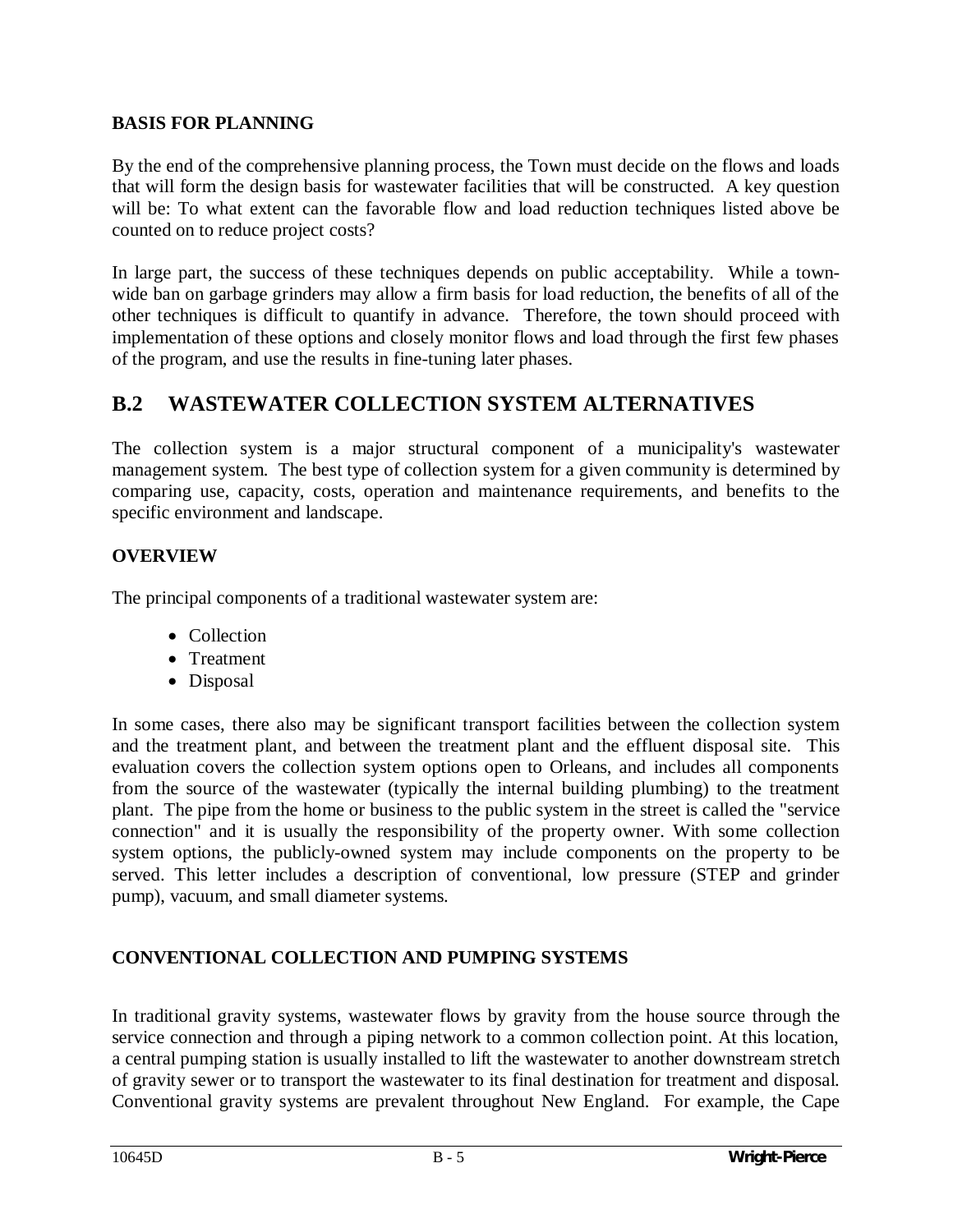Cod towns of Falmouth, Barnstable and Chatham have gravity sewers in downtown areas and other areas of town.

Gravity sewers are normally constructed of polyvinyl chloride (PVC), ductile iron, or concrete pipe materials. Extremely flat or hilly terrain and areas with high groundwater may pose problems to gravity sewer installation. These conditions often result in increasingly deep excavations or the need for intermediate pump stations.

Wastewater pumping stations are typically located at low points in the system to collect and pump the wastewater to the next high point in the collection system or to the wastewater treatment facility. Both the deep excavations and the pump stations are expensive, and the latter represents a considerable operation and maintenance (O&M) expense.

These systems are often preferred over grinder pump of STEP systems because the municipality is in control of all the mechanical system components and has the ability to maintain the system at its own schedule. The systems are relatively simple and thus fairly reliable.

## **LOW PRESSURE SEWERS**

In a low pressure sewer system, an individual pumping system conveys the wastewater generated from the house or business into the low pressure piping network where it is transported to a central location for re-pumping or treatment. The piping network is comprised of small-diameter pipe, buried just below the frost line (typically 3 to 4 feet deep on Cape Cod), and generally following the profile of the ground. The piping system requires smaller open cuts during installation than a conventional gravity system due to the shallower depth of burial. Typical pipe diameters are 2 to 6 inches for the mains and 1.25 to 1.5 inches for the services. Each home or source uses either an effluent pump in a septic tank or a grinder pump to discharge to the main. The pressure main and service pipe are generally manufactured from PVC or high density polyethylene (HDPE).

Low pressure systems have proven to be viable alternatives especially in low-lying areas with high groundwater. Low pressure sewer systems also work well in extremely hilly areas and waterfront areas where deep excavations and extensive dewatering could cause environmental harm. Additionally, low pressure systems are well suited to installation in coastal areas subject to periodic flooding, areas with narrow streets and areas with shallow depth to bedrock.

To effectively manage a low pressure system, the Town must consider ownership of the components located on private property, the potential need for easements, limitations on system expansion, pumping system compatibility and delineation of operation and maintenance responsibilities. If the Town wishes to own the pumping system, easements will be required to permit system installation and to enable periodic and emergency maintenance to be performed. Alternately, each user could own the pumping system and schedule maintenance as needed. In this case, the Town would adopt regulations prohibiting users from modifying the system. The maintenance may be more difficult in areas of seasonal housing where residents are often not at home.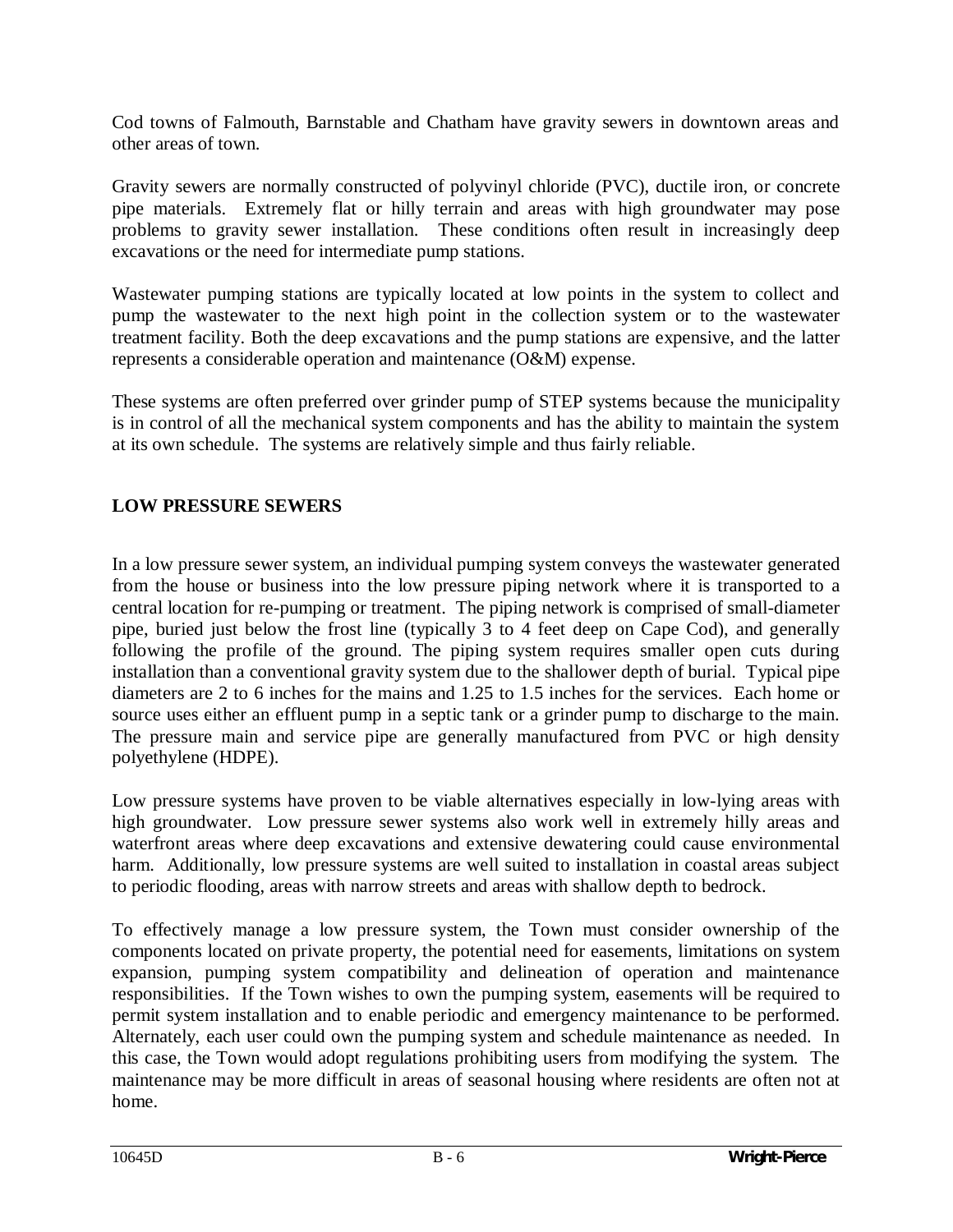Low pressure sewers work well in some areas of the Cape and Islands because they are well suited for the relatively flat terrain, areas with perched groundwater, areas with narrow streets and properties close to surface waters. Low pressure sewers are used in Oak Bluffs, Edgartown, Tisbury, areas of Nantucket and at the Bailey's Path development in Chatham.

## **Septic Tank and Effluent Pump (STEP) Type - Low Pressure Systems**

STEP systems are a variation of the low pressure collection system that includes septic tank pretreatment. On each sewered property, there is a septic tank and septic tank effluent pump. Depending on the site layout, the septic tank can be the existing one or it may be entirely new. The septic tank of a STEP system captures the solids, grit, grease, and stringy material that could cause problems in pumping and conveyance through the small diameter piping. STEP systems can be used to convey wastewater to a treatment facility or to a common subsurface leaching system. Periodic removal of the sludge and grease collected within the septic tank by a licensed septage hauler is essential to the long term performance of the system. STEP pumps require only fractional horsepower. The City of Gloucester has 1,200 STEP systems in the North Gloucester collection system.

While standby power is easily provided to a single pump station in a treatment system, it is more difficult to keep individual grinder pumps going during an extended power outage. Some towns have used small portable generators that are moved through the neighborhood served by grinder pumps. In other cases, homeowners are on their own to provide back-up power.

## **Grinder Pump Type - Low Pressure Systems**

A grinder pump system is another variation of the low pressure collection system which utilizes a grinder pump to grind the solids present in the waste to a slurry in a similar manner as a kitchen garbage grinder. The grinder pump macerates the solids present in the raw wastewater and discharges to the low pressure piping system. Although the grinder pumps can be installed indoors, they are generally located outside, close to the user's existing septic tank or cesspool so that the service connection can be easily made with minimal alterations to the indoor plumbing. Grinder pumps which serve individual homes are usually 1 horsepower in size, but 2-horsepower units are also used. Some installations require 3- to 5-horsepower motors, and these are usually used when serving several units with one pumping unit.

## **VACUUM SYSTEMS**

Like the low pressure sewer system, a vacuum sewer system can be used where conventional sewer systems are impractical and not economically feasible. Vacuum sewers employ a central vacuum source. Vacuum sewers are limited by the available lift and are therefore most suited to flat terrain. Although not prevalent in New England, vacuum systems are in place in Provincetown, a limited area of Barnstable and on Plum Island in Newbury/Newburyport.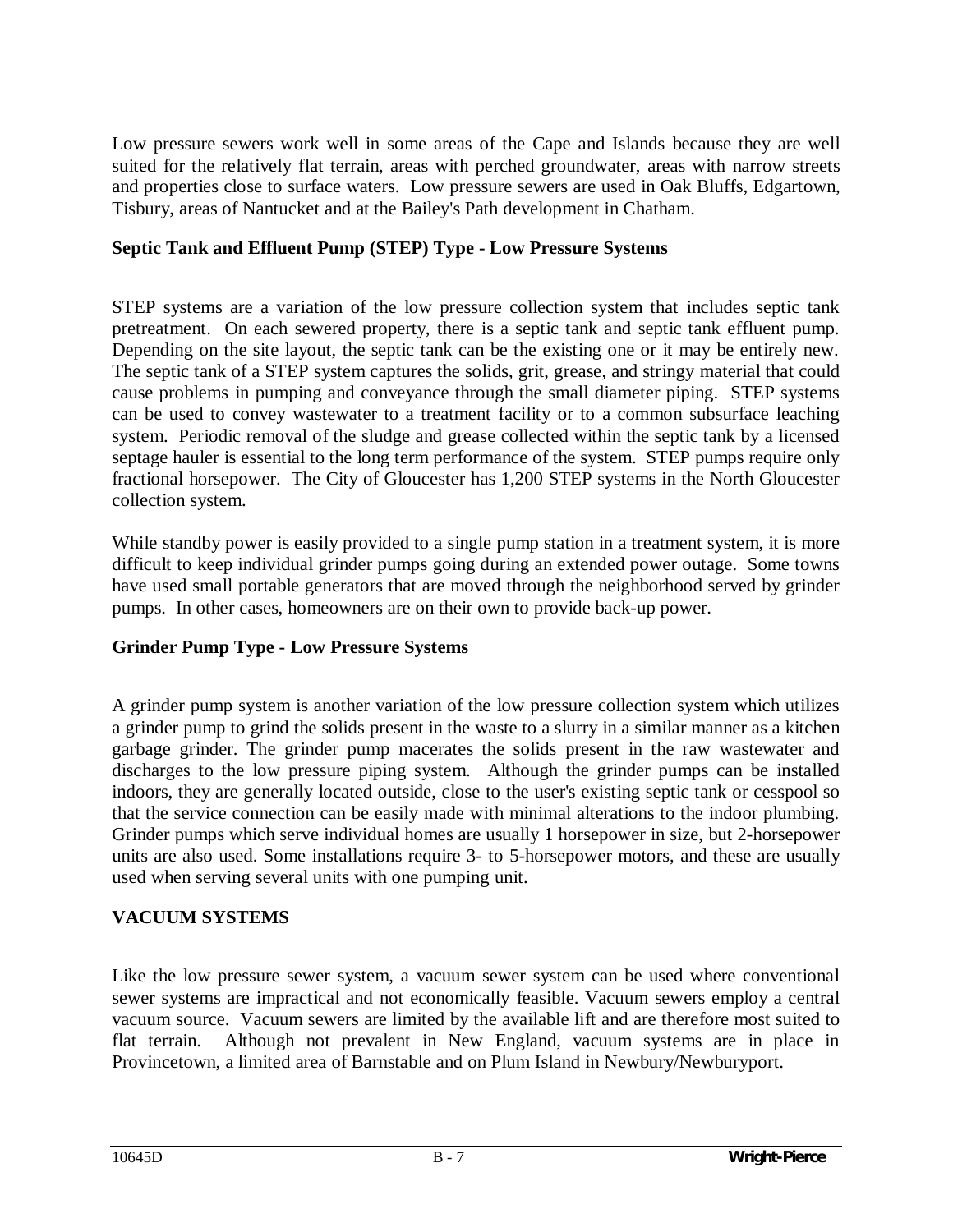The collection mains in vacuum systems are typically constructed of PVC or HDPE ranging in size from 4 to 10 inches in diameter. Vacuum systems can be buried at shallow depths as the high velocities (15 to 18 feet per second) attained by the system keeps the lines from freezing. The collection mains can follow the profile of the ground provided that modest elevation changes are maintained.

The vacuum collection system consists of three main components: (1) services, (2) wastewater collection mains, and (3) the vacuum station. After a preset time interval, the vacuum valve located on each property closes and a slug of wastewater is propelled into the collection main. Numerous cycles eventually propel the wastewater to a collection tank located at a central vacuum station. Buffer tanks are also used as holding tanks to collect and regulate large flows such as those flows from apartment buildings, schools and other large users.

This technology is the newest of the options presented. It may be subject to a greater number of problems than systems that have been in use for a longer period of time.

## **SMALL DIAMETER GRAVITY SEWERS**

Small diameter gravity collection systems include a septic tank on the building service connection prior to discharge to the sewer main. The septic tank eliminates grit, grease and other troublesome solids which might cause obstructions allowing the collection system to be constructed with smaller pipe sizes. Other than pipe size, these systems are configured similar to conventional gravity systems requiring straight runs between manholes to convey wastewater to a low point where a pumping station is typically sited. Solids settlement is not as significant of a concern in a conventional gravity system, but periodic pumping of the individual septic tanks is required to remove sludge, scum and grease.

Construction costs are often reduced because the sewers may be laid to follow the topography more closely than with conventional gravity sewers. Designers must still be cognizant of infiltration and inflow and ultimate growth in sizing these systems. The Town of Westford operates a small diameter gravity system for one of its schools.

## **SUMMARY**

Table B-1 is a summary of the advantages and disadvantages of the collection system options described above.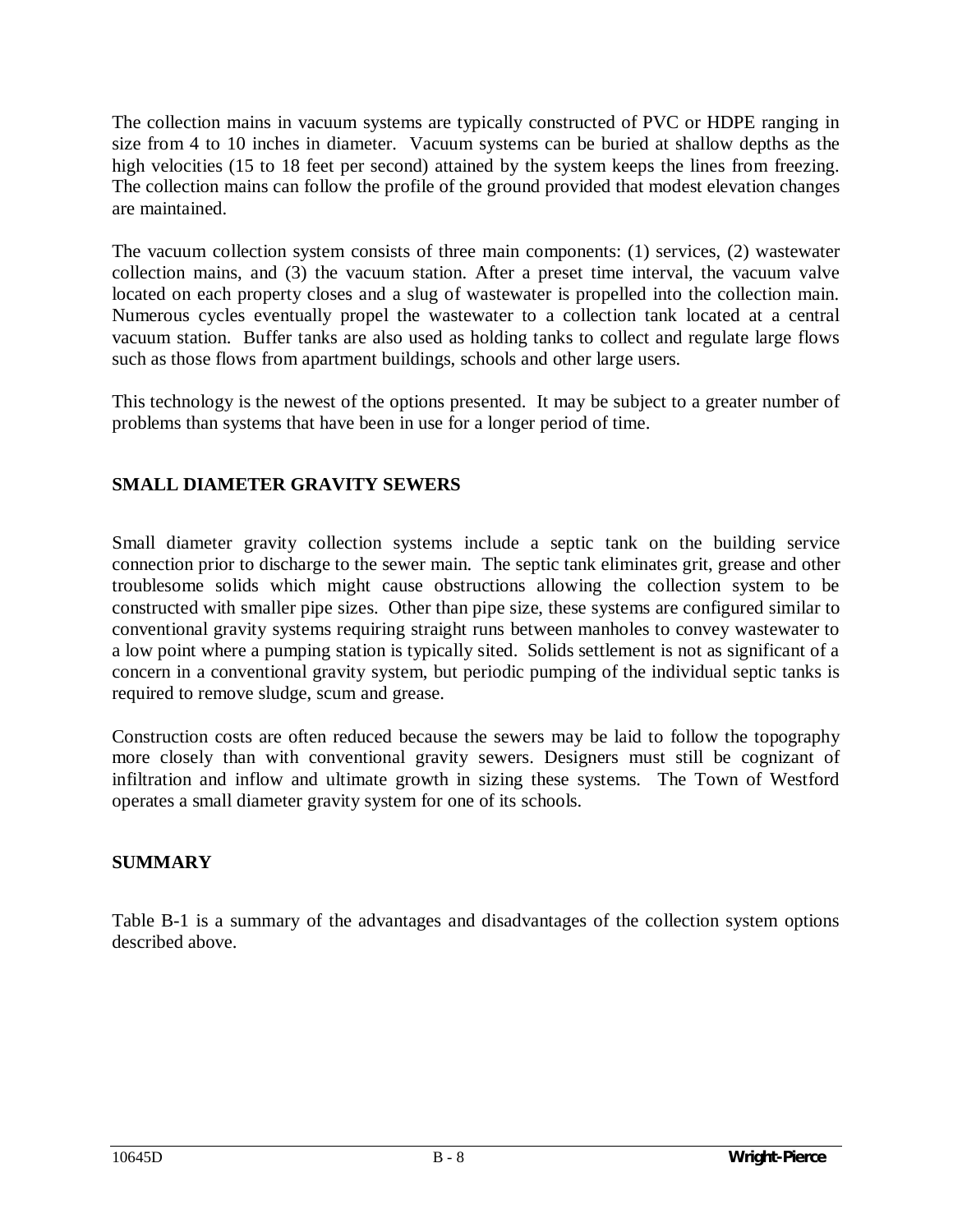**TABLE B-1 SUMMARY OF ADVANTAGES AND DISADVANTAGES OF COLLECTION SYSTEM OPTIONS** 

| <b>Technology</b>                              | <b>Advantage</b>                                                                                                                                                                                                                                                                                  | <b>Disadvantage</b>                                                                                                                                                                                                                                                                                                                                           |
|------------------------------------------------|---------------------------------------------------------------------------------------------------------------------------------------------------------------------------------------------------------------------------------------------------------------------------------------------------|---------------------------------------------------------------------------------------------------------------------------------------------------------------------------------------------------------------------------------------------------------------------------------------------------------------------------------------------------------------|
| Conventional<br><b>Gravity Sewer</b><br>System | Ease of long-term maintenance<br>Power outages handled with centralized backup<br>power at pump station<br>Provides excess capacity for future connections<br>Centralized solids management<br>Lowest energy use<br>Limited need for service connection easements                                 | Deep excavations disrupt traffic and private property<br>Not all properties can easily be served by gravity<br>connections<br>Stream and road crossings more expensive<br>٠<br>Not amenable to narrow streets<br>Flat areas require multiple intermediate pump stations<br>Higher capital costs<br>Interior plumbing modifications may be required            |
| <b>Low Pressure</b><br>Sewer System            | Potential for lower capital cost<br>Easier construction due to shallow excavation<br>Environmental disruption reduced<br>Duration of construction reduced<br>Suitable for challenging terrain<br>Reduces stream and road crossing effort<br>Amenable to narrow streets<br>Less sensitivity to I/I | Increased service call effort<br>Pumps located on each lot<br>Alarm panels mounted on buildings<br>Electrical costs paid by property owner<br>Ownership and O&M responsibility are shared by<br>many entities<br>Easements may be required<br>$\bullet$<br>Must provide decentralized standby power system<br>Interior plumbing modifications may be required |
| Vacuum<br>Sewer System                         | Lower O&M costs<br>Easier construction due to shallow excavation                                                                                                                                                                                                                                  | Limited number of vendors and service providers<br>Limited to flat terrain<br>Maintenance concerns with valves<br>Construction and design costs higher than low pressure<br>systems<br>Modification to interior plumbing is required                                                                                                                          |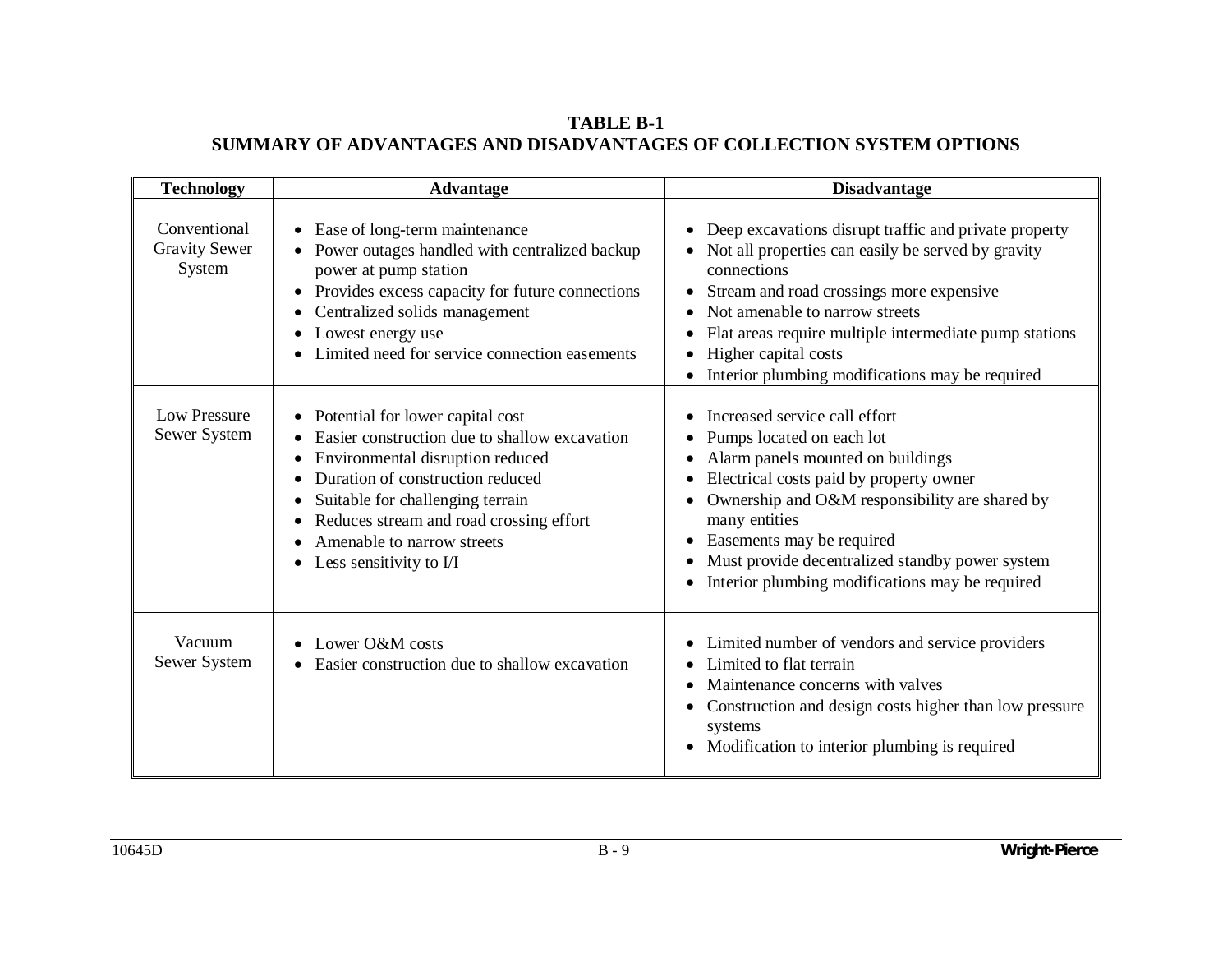# **B.3 WASTEWATER TREATMENT SYSTEM ALTERNATIVES**

Of all the wastewater management issues identified in the Needs Assessment, protecting the health of surface waters from nutrient enrichment is the largest single concern. Wastewater effluent is the largest source of nutrients entering embayments. After addressing ways to reduce other nutrient sources such as stormwater and fertilizer, the remainder of the nutrient removal must be addressed by providing more advanced wastewater treatment. Identifying the best wastewater treatment technologies is one of the most important aspects of the CWMP.

#### **INTRODUCTION**

In most cases, smaller wastewater systems cost more per user and are less reliable. To balance cost-effectiveness and reliability, This evaluation focuses on systems that are feasible at flows greater than 50,000 gallons per day. Therefore individual and cluster systems have limited applicability to this evaluation. However, this analysis will consider such systems in cases where properties with a wastewater need are in a cost-prohibitive location to reach with a sewer extension or are surrounded by other properties that adequately meet their wastewater needs.

The capital investment in a collection system is a significant portion of the overall wastewater system cost. In reducing the nitrogen load to an embayment the extent of the wastewater collection system is directly tied to the nitrogen removal capabilities of the treatment facility. Therefore, the focus will be identifying and evaluating technologies that can meet effluent concentrations less than 10 ppm.

In some cases, phosphorus control is the primary concern with respect to surface water protection. Phosphorus removal is easily achieved by chemical addition to the secondary or tertiary treatment process. Once a nitrogen removal technology is selected, an "add-on" for phosphorus removal is easily incorporated into the treatment design for those systems that serve areas tributary to ponds and lakes that require phosphorus load reduction. For this reason, this evaluation includes a detailed evaluation of nitrogen-removing technologies.

## **HIGH NITROGEN REMOVAL TECHNOLOGIES**

All the treatment systems identified herein are capable of meeting effluent nitrogen limits less than 10 ppm. The basic issues in determining which of these systems is the most appropriate include: 1) the volume of wastewater requiring treatment; 2) the relative ease of permitting the technology; 3) the projected capital and operation and maintenance expenses associated with each system; and, 4) the public acceptability of the proposed facility housing the treatment technology.

The technologies identified as part of this evaluation include: rotating biological contactors, Amphidrome, sequencing batch reactors, membrane bioreactors, biological aerated filters and oxidation ditches. A description of each technology is provided below.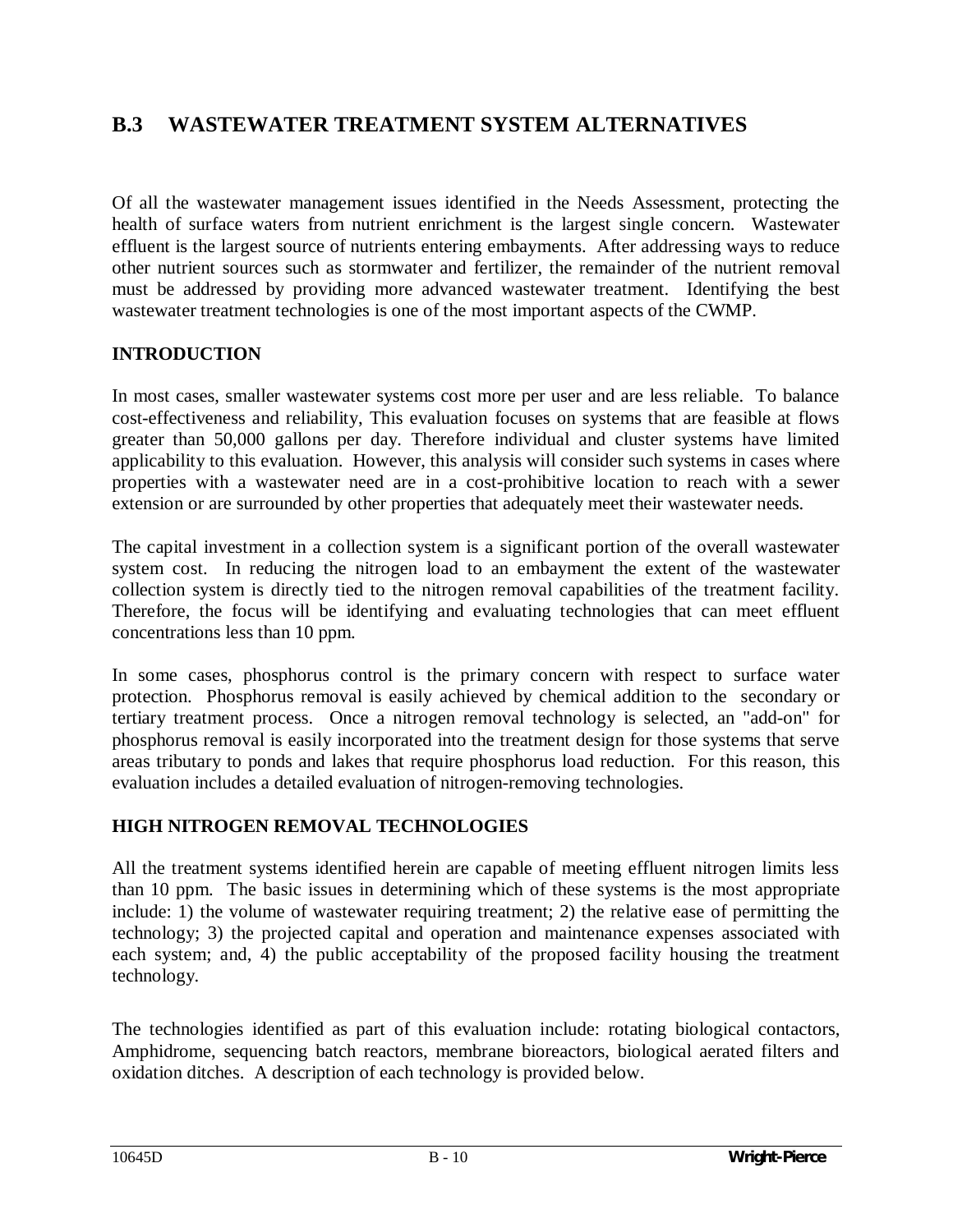There are two fundamental types of biological treatment. The bacterial mass that is the vehicle for treating the wastewater is encouraged to form either as a "suspended growth" or as a "fixed film". Activated sludge is another term for suspended growth systems in which the wastewater is mixed and aerated to provide constant contact between the bacteria and wastewater in the presence of oxygen. Sequencing batch reactors, membrane bioreactors and oxidation ditches utilize this technique. Fixed film treatment provides a surface for the bacteria to grow on that comes in contact with the wastewater. This technique is utilized by rotating biological contactors, biological aerated filters and the Amphidrome system.

## **Rotating Biological Contactors (RBC)**

Rotating biological contactors employ a series of polyethylene discs, mounted on a steel shaft. These contactors are partially submerged in the wastewater. Bacteria adhere to the discs forming a biological layer and utilize the soluble organic compounds in the wastewater as a source of energy and as a supply of the basic elements necessary to produce new cell material. Rotation of the media alternately exposes the organisms to organic-rich wastewater, and to the atmosphere which provides the oxygen needed for respiration. Second-stage RBCs are fully submerged in wastewater in covered tanks to create a low-oxygen environment where nitrogen removal occurs.

RBC's are capable of producing a fairly uniform effluent while operating over a range of hydraulic and organic loading. The biological colony will wax and wane in response to the strength and volume of the influent wastewater. This flexibility is applicable to systems that serve schools where flows significantly drop off over vacation. This technology was selected at the Dennis-Yarmouth High School for that reason. Another advantage of this fixed film process is reduced sludge production compared with suspended growth systems.

Although the majority of rotating biological contactor treatment systems in Massachusetts are constructed within a building, exterior installations using fiberglass covers have proven effective and are the norm in other areas of the country. Installing RBC's inside a building have the advantage of ready access to view and assess the condition of the equipment. Year-round temperature regulation is also possible with indoor installations. However, extra consideration is needed in selecting moisture-resistant building material that will withstand the humid environment. All installations must be above-grade.

Exterior installations may require larger RBC units to compensate for reduced bacterial treatment levels during winter months due to decreased biological activity at lower temperatures. However, the potential for lower capital costs may make this an attractive option.

RBC's have a long history of use as a biological treatment process for private and small public wastewater treatment facilities. The Community of Jesus is one local example of a small enclosed RBC treatment facility. This facility is located on privately owned land and is in a residential setting. The architectural features of the treatment facility building are suited to its surroundings. RBC's are also used at the Tri-Town Septage Treatment Facility and are located outside along with other treatment process units. The RBC's are protected by unheated fiberglass enclosures.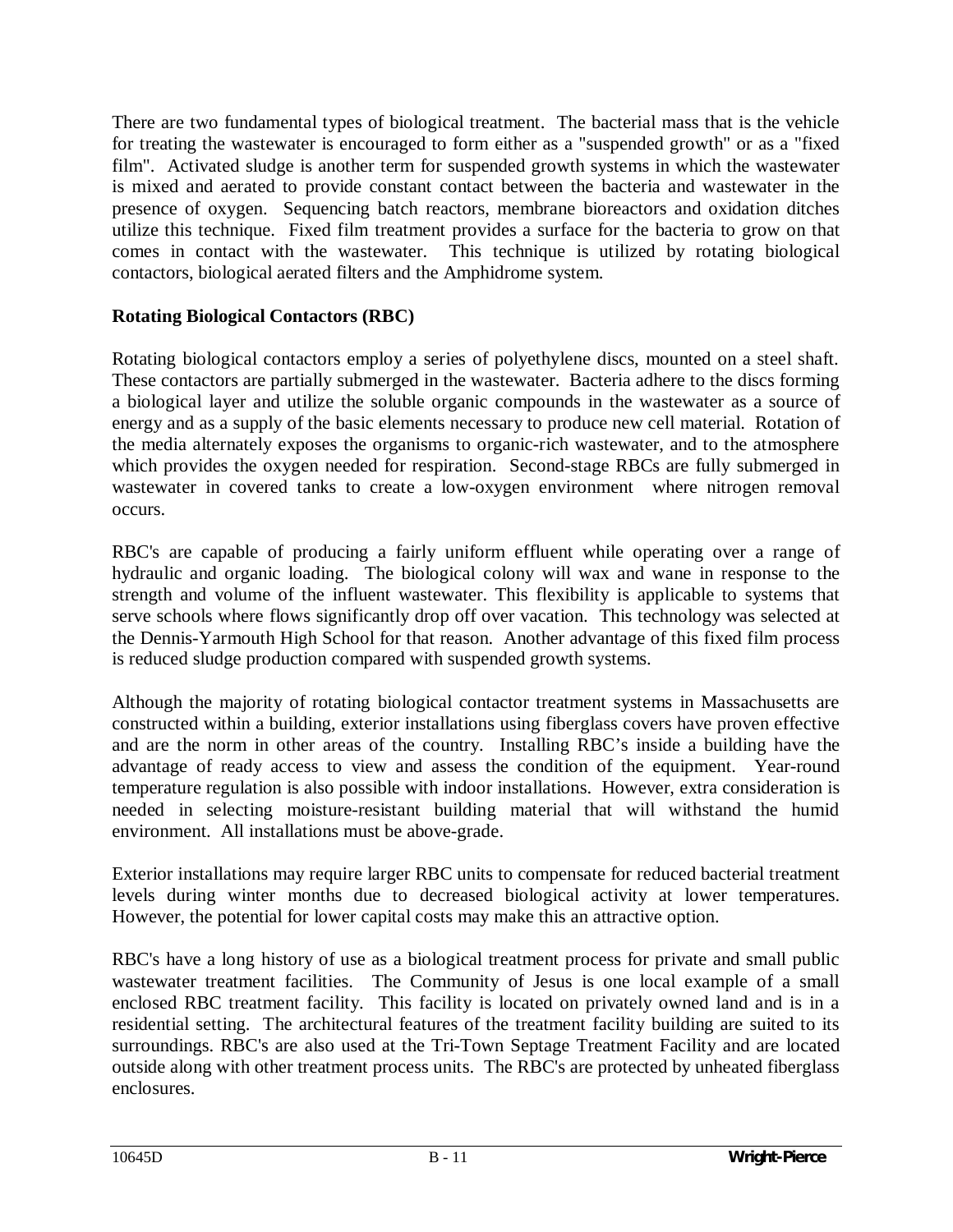There are almost 100 RBC facilities with groundwater discharge permits with flows as high as 300,000 gpd in the Commonwealth. One large facility is located at New Seabury in Mashpee.

## **Sequencing Batch Reactors (SBR)**

The SBR process is a modification to traditional activated sludge treatment process, which utilizes a batch treatment system to perform the required steps of wastewater treatment. SBR systems operate on a very simple concept of introducing a quantity of waste to a reactor and providing several process steps in a sequence that would traditionally require a single tank for each step. That sequence includes filling the reactor with wastewater, providing a period of aerobic treatment, settling, and anaerobic treatment. Then the effluent can be decanted and a portion of the sludge removed before the process is repeated.

SBR's are capable of producing a uniformly high quality effluent while operating over a wide range of hydraulic and organic loadings. During periods of low hydraulic or organic loading, the biological growth can be concentrated and maintained within the reactor by reducing the frequency of sludge wasting. As the flow (or organic load) is increased, the organisms begin to proliferate and a larger percent can be removed from the system for disposal by increasing sludge wasting, while maintaining the same level of treatment. Thus, the system is quickly able to adjust to the strength and volume of the influent wastewater stream.

One of the primary attributes of the SBR system is that this variation of the activated sludge process provides considerable flexibility to meet the requirements of specific waste treatment applications. Due to process flexibility, SBRs are being employed in a variety of process design variations with increased frequency in both municipal and industrial wastewater treatment applications.

A batch treatment approach reduces the number of treatment units commonly required in traditional biological treatment facility designs. Limiting the number of process units may decrease capital costs, minimize facility footprint, and reduce treatment complexity. SBR's can be located above or below grade.

SBR's operated by municipalities on the Cape are located in Falmouth and Provincetown. Both of these installations are located in a traditional centralized treatment facility, but this technology is effective on a smaller scale as well.

## **Amphidrome**

The Amphidrome system is a fixed film sequencing batch reactor. The treatment process consists of an anoxic equalization tank, sand filters and clear well. Effluent from the anoxic tank flows downward through the sand filter, providing contact with the bacterial population adhering to the sand particles, and then flow into a clear well. From the clear well the wastewater is mixed with a supplemental carbon source and pumped through a second sand filter where the nitrogen removal process is completed. Liquid from the clear well is pumped back through the sand filter to backwash the filter and return liquid to the anoxic tank.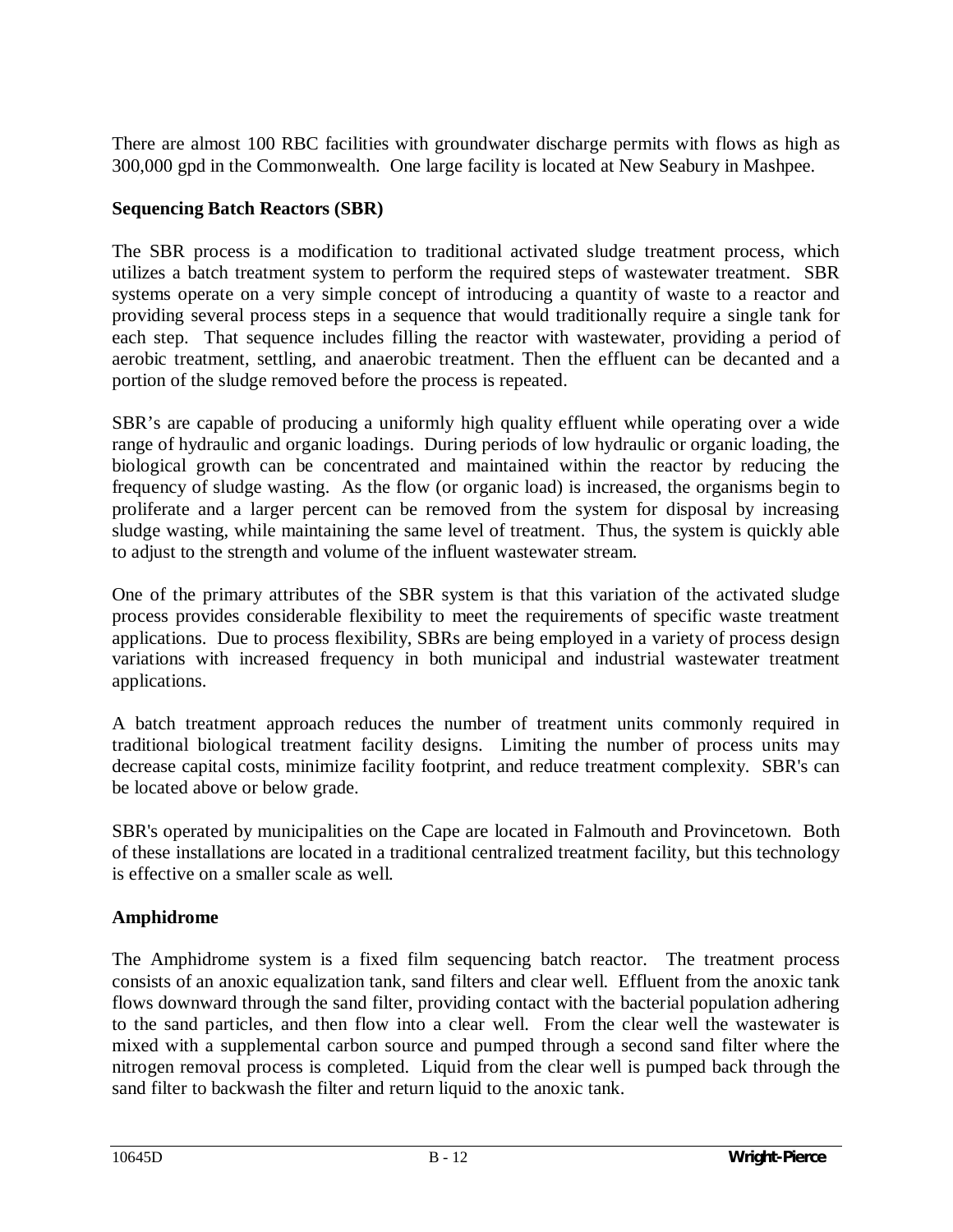Amphidrome systems have been used for design flows up to 150,000 gpd. There are about 20 systems with groundwater discharge permits in the state. Amphidrome system components can be located largely below grade. The Amphidrome system at Chatham Bars Inn is a good example of a facility with minimum above-grade structures. Process tanks are located below grade in a guest parking lot, which is a good dual use of space.

## **Membrane Bioreactor (MBR)**

Membrane Biological Reactors (MBRs) includes a semi-permeable membrane barrier system either submerged in or following an activated sludge process. This technology ensures removal of virtually all suspended and some dissolved pollutants.

The membrane technology is relatively new and applicable to small and large flows. The track record of systems installed in the past few years is promising with results indicating very high effluent quality is achievable. Membranes are expensive and require regular cleaning and periodic replacement. The cost of the membrane is partially offset by the smaller building needed to house the system, compared to other technologies.

This treatment process requires a relatively small footprint. Above- and below-grade installation of the treatment process is possible. A good example of a combination of below and above grade components is the system that serves the Cotuit Stop N Shop. Several tanks are located below grade and a small treatment building houses the process tanks, pumps and controls. This facility has very high nitrogen removal.

## **Biological Aerated Filter (BAF)**

The biological aerated filter process consists of one or more units in series, depending on the level of nitrogen removal required. The BAF will require an upstream settling tank to remove the large particulate material. Each BAF unit consists of a flooded tank filled with polystyrene beads which provide the required surface area for biological growth and filter the wastewater as it passes through. The BAF unit acts is a fixed film process resulting in reduced sludge production, roughly 60%, in comparison to SBR and MBR suspended growth processes.

The BAF unit can be housed inside or outside and either above or below grade. The overall footprint of this process can be very small relative to other alternatives. This process can be intensive in terms of process controls, piping and valving requirements. Examples of this technology include the Binghamton/Johnson City Joint Wastewater Treatment Plant in New York.

#### **Oxidation Ditch**

An oxidation ditch is a suspended growth system that can maintain aerobic and anaerobic treatment zones. This technology has been utilized for wastewater treatment for longer than any of the other technologies evaluated and can provide a highly "polished" effluent. Wastewater is treated as it flows around a long oval-shaped channel. Instead of providing several process tanks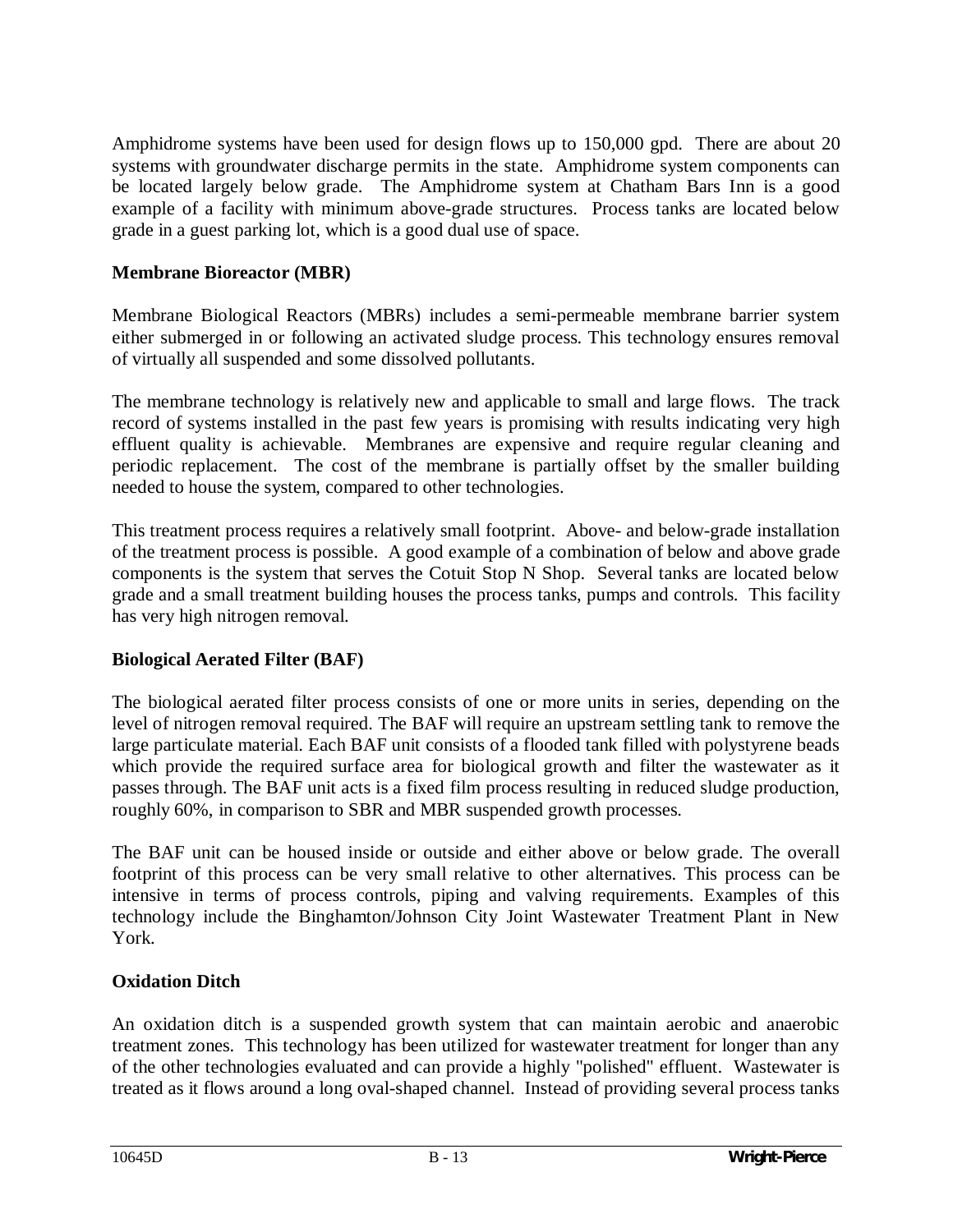like other technologies, the length of the channels allows for different types of treatment to occur as the wastewater moves around the ditch. Wastewater alternately passes through aerobic and anoxic zones allowing a mixed culture of bacteria to remove nitrogen.

This technology requires a large footprint to accommodate the ditch. Unlike other technologies the oxidation ditch is always located outside. Proper design of visual buffers and setbacks are critical in avoiding significant negative impacts on abutting properties. An oxidation ditch is used at the Yarmouth Septage Treatment Facility to treat septage. This technology has been selected for use in Chatham. Oxidation ditches are widely used in the Chesapeake Bay area.

## **SMALL-SCALE NITROGEN REMOVING SYSTEMS**

There is a wide variety of systems available to provide enhanced treatment for individual and cluster applications. In general, these systems are not capable of the highest nitrogen removal requirements. This lower efficiency is attributable to several factors, including widely ranging flows and load, less attention to operation and maintenance, and start-up time after seasonal shutdowns. In addition, these systems are relatively expensive on a per-user basis; that is, they do not enjoy the economies-of-scale that benefit larger systems. The lower efficiency and higher per-user costs translate to a higher cost per pound of nitrogen removed compared with larger systems. Where significant nitrogen control is required to protect embayments, as faced by Orleans, the focus should be on systems larger than 50,000 gpd. The applicability of small-scale systems is limited to properties, or clusters of properties, where a higher level of treatment is warranted to reduce impacts of significant Title 5 variances, and where the remoteness of the property makes the transport costs to a larger system uneconomical.

Among the most common small-scale nitrogen removing systems are: 1) Bioclere which uses a fixed-film trickling filter process; 2) Cromaglass provides treatment in a sequencing batch reactor sludge system; 3) Nitrex uses a nitrate-reactive media to convert nitrate to nitrogen gas, following a nitrification step to convert other nitrogen forms to nitrate; 4) MBRs as described above; and 5) FAST utilizes both fixed and suspended growth nitrogen removal methods.

## **SUMMARY**

Table 2-3 of the draft Alternatives Screening Report outlines the range of effluent limitations that may apply to Orleans. The five categories of effluent limits include two levels of nitrogen removal, two levels of phosphorus removal and a set of limits related to effluent reuse. This evaluation focuses on the technologies needed to meet the high level of nitrogen removal. As noted above, both levels of phosphorus removal can be achieved by adding chemical feed equipment to any of these technologies. The extra filtration provided by membrane systems yields the most reliable phosphorus removal to the lowest levels. For effluent reuse, the focus must be bacterial and viral removals and the higher suspended solids removals needed to ensure proper disinfection. Effluent reuse standards can be achieved by adding separate membrane components and efficient disinfection to any of the above-described systems, but is inherently provided by the MBR system.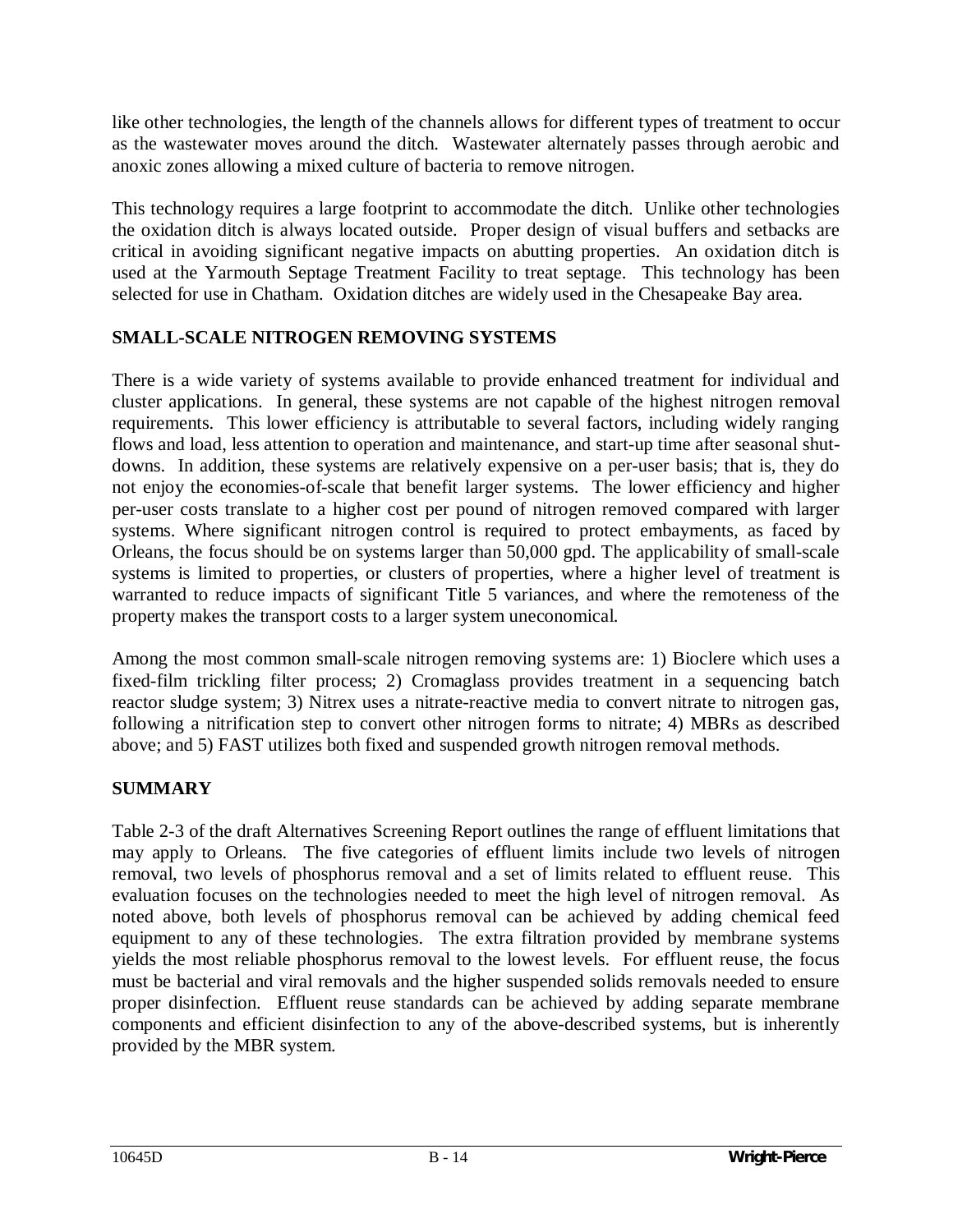The technologies identified and evaluated herein provide high levels of nitrogen removal and are most efficient when sized to treat 50,000 gpd or more. Included in Table B-2 is a summary of technologies which lists their applicability to treatment size, and the most local example of each. This table includes common small-scale systems as well.

#### **TABLE B-2**

#### **TREATMENT TECHNOLOGIES**

|                   | <b>Examples</b>           | <b>Applicability to Treatment System Size</b> |                          |                                       |
|-------------------|---------------------------|-----------------------------------------------|--------------------------|---------------------------------------|
| <b>Technology</b> |                           | <b>Less than</b><br>50,000 gpd                | 50,000 to<br>200,000 gpd | <b>Greater</b><br>than 200,000<br>gpd |
| <b>RBC</b>        | Community of Jesus        | X                                             | X                        | X                                     |
| Amphidrome        | Chatham Bars Inn          | X                                             | X                        |                                       |
| <b>SBR</b>        | Provincetown              | X                                             | X                        | X                                     |
| <b>MBR</b>        | Cotuit Stop N Shop        | $\overline{\text{X}}$                         | X                        | $\overline{\text{X}}$                 |
| <b>BAF</b>        | Prominent in NY           |                                               | X                        | X                                     |
|                   | and the mid-Atlantic      |                                               |                          |                                       |
| Ox. Ditch         | Yarmouth (septage)        |                                               |                          | X                                     |
| <b>FAST</b>       | Wrentham High School      | X                                             |                          |                                       |
| <b>Bioclere</b>   | Wise Living               | X                                             |                          |                                       |
| Chromaglass       | Carriage Crossing in      | X                                             |                          |                                       |
|                   | East Bridgewater          |                                               |                          |                                       |
| <b>Nitrex</b>     | <b>Currently Piloting</b> | X                                             |                          |                                       |
|                   | at MA test center         |                                               |                          |                                       |

While all of the treatment technologies described in detail are capable of meeting the more stringent nitrogen limits, there are a number of subtle differences in sizing and performance that will be addressed when composite systems are evaluated for overall cost-effectiveness.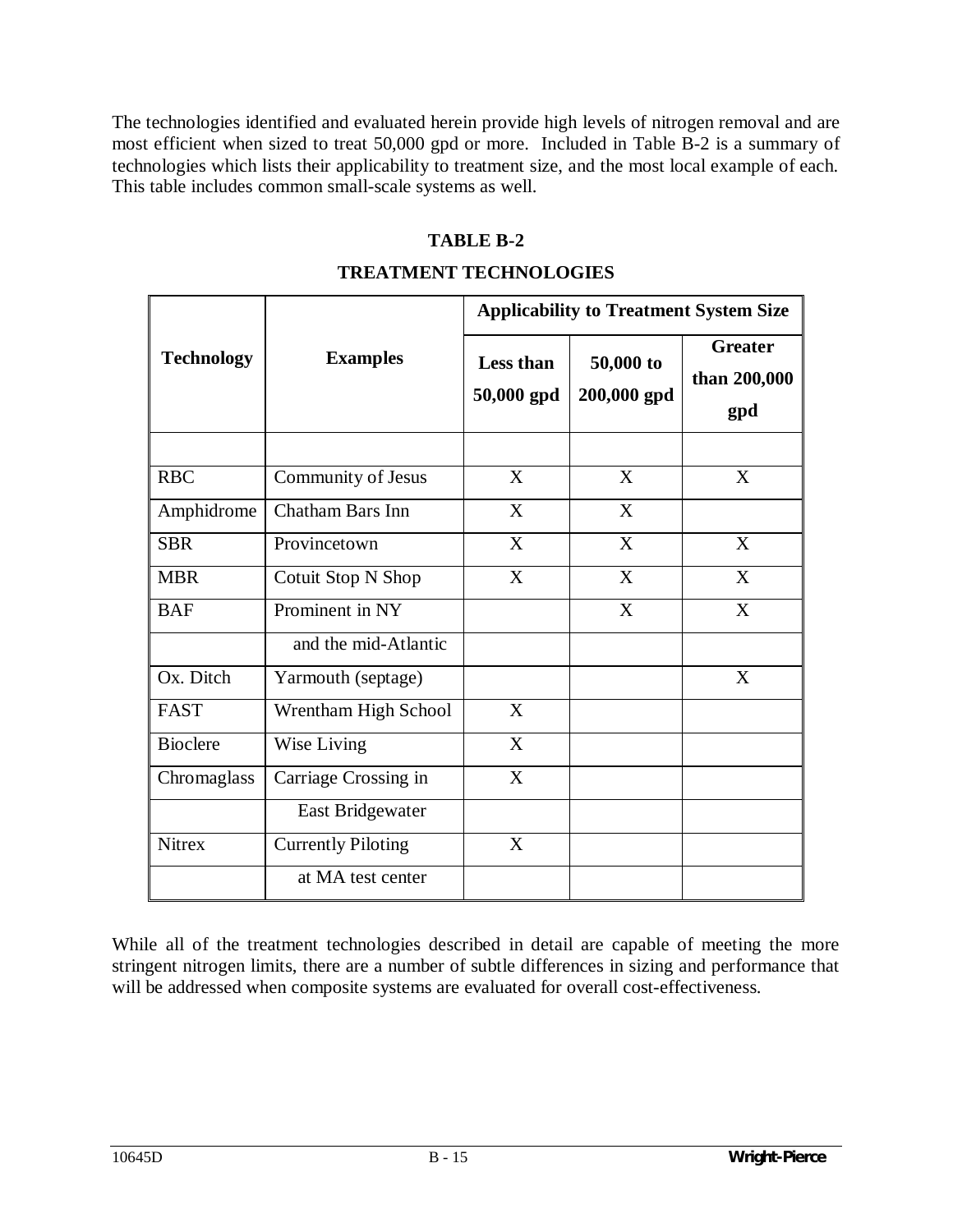# **B.4 OPTIONS FOR EFFLUENT REUSE AND DISPOSAL**

## **INTRODUCTION**

Historically, effluent from wastewater treatment facilities has been discharged to a surface water body, be it a river, lake or ocean. In southeastern Massachusetts, the Ocean Sanctuaries Act prohibits new or expanded surface water discharges, so effluent disposal to the groundwater is the only viable option.

Groundwater effluent disposal systems fall into one of two major categories. One type applies the effluent at the ground surface, the other disperses the effluent below the surface. The goal of both is to get the effluent to percolate down to the groundwater and be carried away by the regional groundwater flow.

Surface application options include spray irrigation and rapid infiltration. Subsurface systems include leaching facilities (trenches, beds or chambers), wicks, and drip irrigation.

The relative weighting of advantages and disadvantages for a given disposal technology is best determined by considering the features of the specific site. Once potential effluent disposal sites are identified, the best pairing of sites and technologies will be addressed as composite wastewater plans are developed. The pairing depends on both the site and the disposal technology.

With respect to the physical characteristics of a site, size, topography, permeability of the soils and depth groundwater all determine suitability. Technology attributes include the opportunity for additional nitrogen removal, dual-use potential, and the effluent loading rate (volume that can be applied per square foot of area).

## **DISPOSAL TECHNOLOGIES**

From well-established technologies to those at the forefront of new designs, the technologies identified in this report were selected because they provide a wide range of capabilities, such that very different types (size, location, soils) of disposal sites can be considered.

## **Subsurface Leaching**

By far the most common example of this type is the soil adsorption system in the typical backyard. A soil adsorption system includes of a networking of rigid perforated piping buried below grade that distributes effluent into surrounding gravel trenches or beds that provide dispersal of effluent over a large area at a low dosing rate. If well maintained they last for at least 20 years or more. Land must be available for the active disposal area as well as an equivalent area of land earmarked as reserve, which can be developed in the event of a failure.

These systems are designed to operate year-round and work best with regular dosing of effluent. The entire disposal system is buried which eliminates the chance of human contact, and can be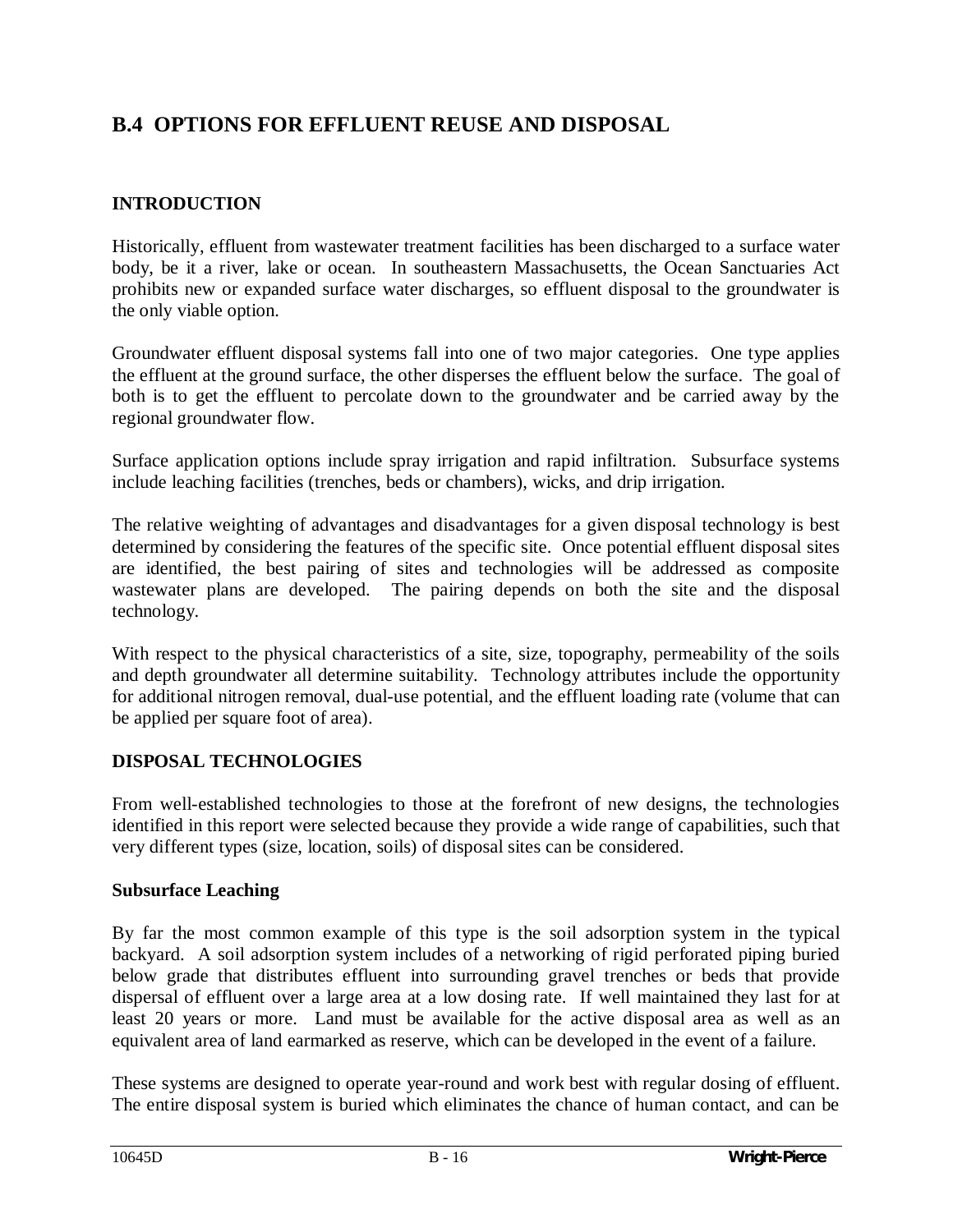located under public parks or sports fields, and under parking lots with proper design. Systems can be very small like those that serve businesses in downtown Orleans, many of whom have their systems located under parking lots. The entire sewered portion of Oak Bluffs is served by a system of 28 leaching fields of 360,000 gpd capacity located under Ocean Park.

## **Drip Irrigation**

Drip irrigation is a subsurface installation of flexible small-diameter plastic piping that provides pressure dosing of effluent to the soil. Loading rates are comparable to subsurface leaching fields because the concepts are similar. This is a relatively new technology that has been tested at the Massachusetts Alternative Septic System Test Center and just received "general use" approval in 2006. These systems can be buried at very shallow depths if desired; however, shallow depths can preclude year-round operation. These systems require a pressurized application; usually a pump station is located near the disposal system and require effluent filtration to avoid plugging.

These systems can be sited under parks, sports fields, or parking lots. The flexible hosing can follow surface contours and run around trees or landscaping, and can be installed in some wooded settings. The drip tubing can be installed in the soil through narrow trenching or single blade plow. It is possible to install a system in a matter of days and avoid tearing up turf. The low-cost materials and easy installation translate into a relatively low capital cost. Due to the lack of long-term experience with the technology, DEP will probably require 100% back-up with conventional technology elsewhere. DEP may also require reuse-quality effluent when drip irrigation is used.

## **Rapid Infiltration**

Also referred to as open sand beds, these systems can operate at high loading rates on sites with good permeability and significant depth to groundwater. Year-round application is routine, but there is little opportunity for dual use of a site. The significantly reduced footprint compared with other technologies often outweighs the benefit of dual use. A smaller disposal footprint also broadens the number of parcels that could be viable disposal sites. The reduced footprint sometimes allows a single site to provide both treatment and disposal, which is less likely for other systems. Locating the treatment and disposal processes on the same site minimizes the transport costs.

The Tri-Town Septage Treatment Facility utilizes rapid infiltration basins for effluent disposal, as so does the 4-million-gallon-per-day municipal facility in Hyannis. Rapid infiltration systems require fencing around the perimeter to keep out wildlife or people. The maintenance of the system includes periodic solids removal from the application surface, and infrequent weeding.

## **Spray Irrigation**

Landscape irrigation is another example of technology that can be used on a site with another use. Effluent can be applied to parks, sports fields, golf courses, or landscaping. All of these activities are associated with human interaction and require meeting the effluent reuse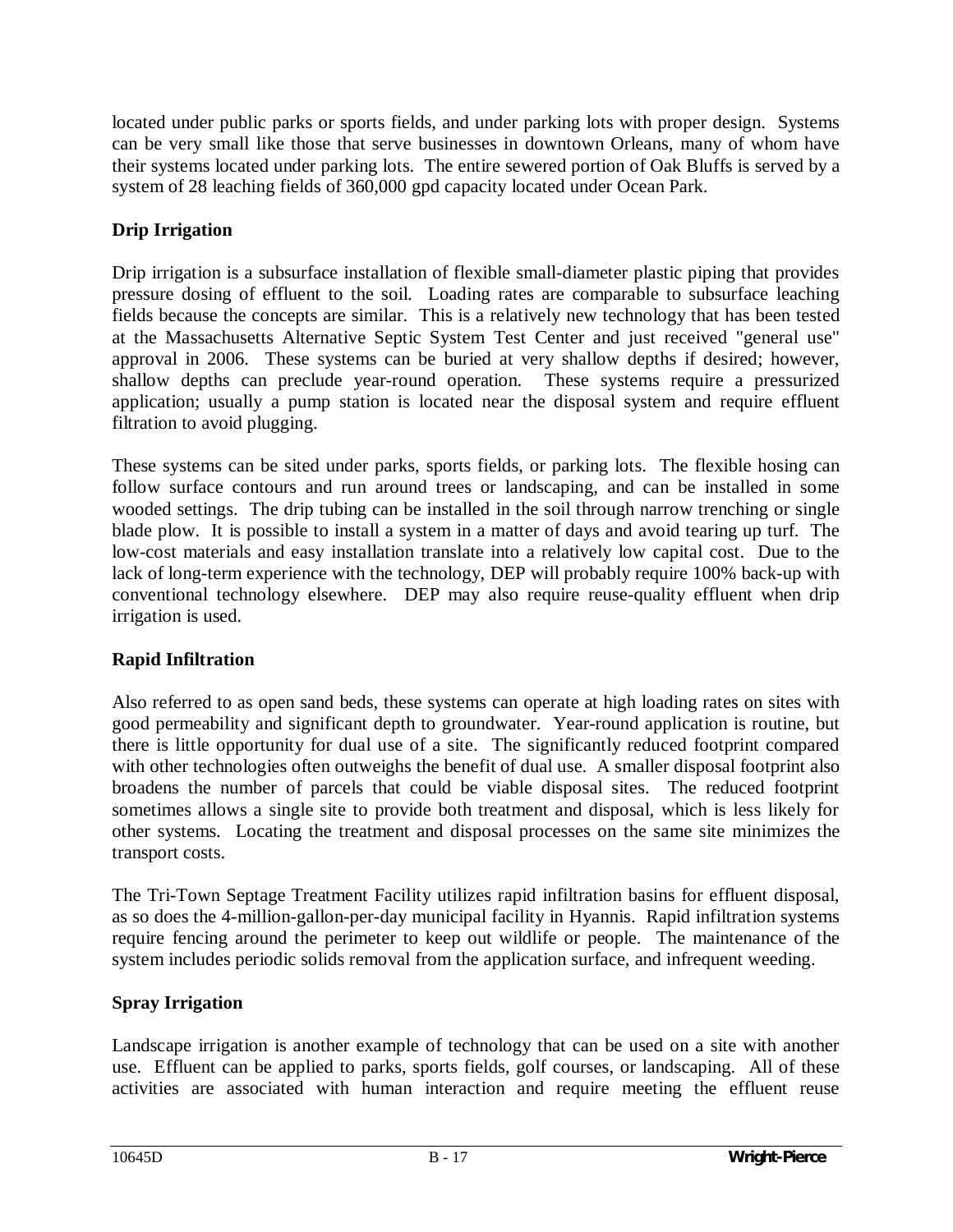guidelines, which adds to the cost of wastewater treatment. Irrigation is certainly restricted to seasonal operation which requires either winter storage or a complementary effluent disposal system. This technique uses moderate application rates.

Yarmouth uses spray irrigation to dispose of effluent from its septage treatment facility. A portion of Yarmouth's effluent goes to a dedicated spray irrigation site with closely controlled access. The remainder of the effluent is subject to further treatment and used to irrigate the Bayberry Hills golf course.

## **Wicks**

The fundamental goal of effluent disposal is to effectively introduce effluent into the groundwater. The type of soil and the depth to groundwater affect how fast surface-applied effluent reaches the water table. Wicks are the most space-efficient method of disposal because they disperse effluent both horizontally and vertically. A wick is a vertical cylinder of highly permeable material that provides an efficient path for effluent to travel from the surface point of discharge to the groundwater. This allows for very high loading rates on a very small footprint. Another advantage to wicks is the ability to bypass less permeable material. In limited areas of Orleans, layers of clay exist that impede the ability of water to percolate through the soil. A wick provides a conduit through impervious soil at the surface to more pervious soil below.

This technology is relatively new and therefore DEP has stringent permitting requirements. First, the design must include standby wicks to provide more than 100% disposal capacity, so that if a wick were to fail or be overloaded, another wick can be brought on-line immediately. Second, there must be another permitted disposal location that could be developed with a traditional system if the wicks fail prematurely. Extensive hydrogeologic evaluations are required to determine the suitability of the soil for wicks.

While other technologies need 3 to 5 acres to distribute 100,000 gpd of effluent, the same volume could be handled by wicks on a site as small as one tenth of an acre. Wicks are not very intrusive. The only above-grade components include an access vault and cover. Wicks are best considered after an unsuccessful search for sites large enough for more traditional technologies.

Wicks are used on West Island in Buzzard's Bay and were sited on conservation land where very tight near-surface soils overlay highly permeable soil with a significant depth to groundwater. Three wicks were installed to handle 100,000 gpd. Wicks are also used for effluent disposal from a senior housing complex in Hingham. They are installed in the rough of an adjacent golf course and sized for 300,000 gpd. Both of these installations have experienced some operational problems.

## **COMBINING TECHNOLOGIES**

It is possible to combine technologies, such as year-round subsurface application below golf course fairways, and seasonal spray irrigation of the remainder on the course. It is also possible to install wicks within rapid infiltration basins to maximize the application area.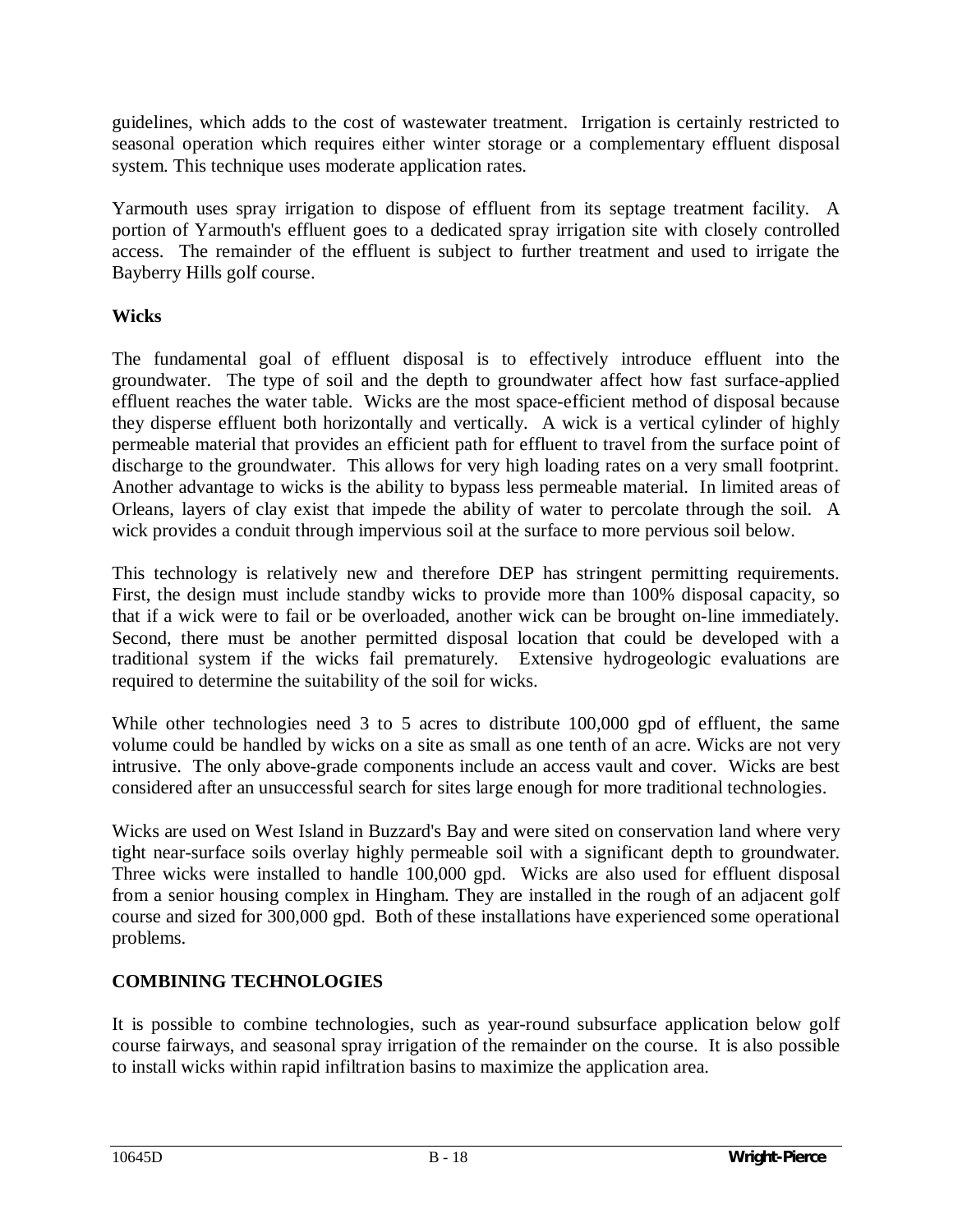## **EFFLUENT DISPOSAL AS PART OF THE TREATMENT PROCESS**

Utilizing the disposal system as part of the treatment process is worth consideration. Specific rapid infiltration bed loading cycles can provide additional nitrogen removal. Spray irrigation of effluent removes additional nitrogen, phosphorus and most other parameters, providing effective effluent "polishing". While such polishing is well documented, DEP may not give credit for the additional pollutant removal because it is difficult to monitor and quantify.

#### **YEAR-ROUND VERSUS SEASONAL APPLICATION**

Some of the technologies presented herein are limited to seasonal application. Providing storage of wastewater in cold weather would be required if spray irrigation were the only selected technology. Instead, some combination of technologies is a viable option. Pairing, say yearround rapid infiltration with seasonal spray irrigation could match the typical Cape Cod fluctuation in population and associated flow, and thus avoid winter storage.

#### **REUSE: DEFINITIONS AND BACKGROUND**

DEP uses the term "reclaimed water", which it defines as "wastewater that has been treated at a wastewater treatment plant to an advanced degree and used again for various purposes."

The fundamental premise behind any reuse program is recognition of the value of water and the nutrients it may carry, tempered by the public health aspects of public contact with wastewaterderived material. The allowable effluent disposal methods following traditional wastewater treatment (rapid infiltration, subsurface disposal, etc.) are in large part aimed at getting the effluent into the ground, and keeping it there, thus protecting the public from contact with a liquid that retains some undesirable characteristics even after tertiary treatment. The DEP reuse program stipulates higher levels of treatment that address those undesirable characteristics so that certain levels of human exposure are tolerable.

A good way to contrast "effluent disposal" and "use of reclaimed water" is to consider spray irrigation. A spray irrigation site that receives typical treatment plant effluent must include fencing or other means of preventing public access, as well as significant vegetated buffers to control spray drift. If a higher level of treatment is provided, the DEP program allows spray irrigation on golf courses where the public has access. The first example of spray irrigation is best termed "effluent disposal"; the second is "use of reclaimed water".

## **NATIONAL REUSE EXPERIENCE**

In many water-short regions of the country, effluent reuse has been widely employed to counter low stream flow conditions, dropping waters tables, and inadequate potable water supplies that are taxed by non-potable uses, such as irrigation. There are hundreds of examples of effluent reuse in states such as California, Texas and Florida. One of the most extensive examples of effluent reuse is in St. Petersburg Florida, where reclaimed water is pumped through an irrigation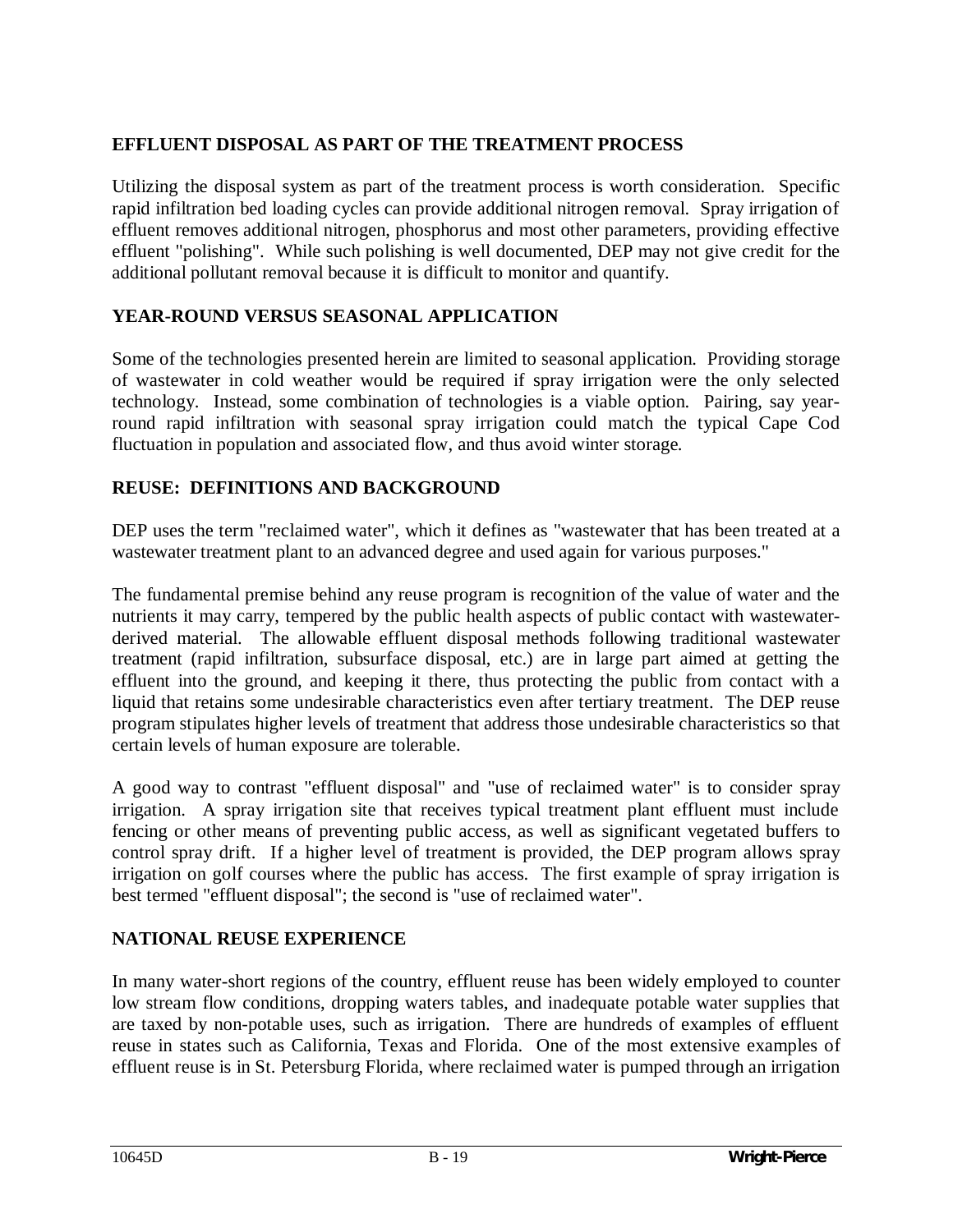water supply system to residential neighborhoods where it is used, with some restrictions, for private lawn watering.

#### **REUSE EXPERIENCE IN MASSACHUSETTS**

Reclaimed water is used for toilet flushing at Gillette Stadium in Foxborough, at a car wash in Westford, for golf course irrigation in Yarmouth, for cooling water at a power plant, and for toilet flushing at the Wrentham outlet mall.

#### **MASSACHUSETTS REGULATORY PROGRAM**

Massachusetts DEP has established a program to guide the reuse of wastewater effluents. Its publication "Interim Guidelines on Reclaimed Water" was issued in January 2000, and is about to be updated. Alan Slater leads the DEP program, and he met with the Wastewater Management Steering Committee on September 20, 2007 to discuss the current and upcoming guidelines.

The current guidelines allow four types of reuse:

- $\bullet$  Spray irrigation of golf courses
- Reuse at landscape nurseries
- Artificial aquifer recharge, and
- Toilet flushing

More uses may be allowed under the new guidelines, perhaps including include private lawn irrigation.

For artificial aquifer recharge, DEP divides projects into two categories:

- The effluent is discharged at a point where the groundwater travel time to the nearest water supply well is more than 2 years, or
- The groundwater travel time is less than 2 years.

#### **LEVEL OF WASTEWATER TREATMENT PRIOR TO REUSE**

Wastewater reuse requires a higher quality effluent compared to traditional effluent disposal, and it is important to understand the effluent limits that DEP will apply to the plant producing the reclaimed water. Table 2-3 in Section 3 of this report summarizes the likely effluent limits for a range of scenarios including reuse. Consider the key regulated parameters of BOD, suspended solids, nitrogen and fecal coliform:

**BOD,** or Biochemical Oxygen Demand, is a broad measure of organic material in the wastewater that consumes oxygen as it decays. The traditional limit on BOD is 30 mg/l. For golf courses and nurseries, and for aquifer recharge with less than 2-year travel time, the BOD must be reduced to 10 mg/l.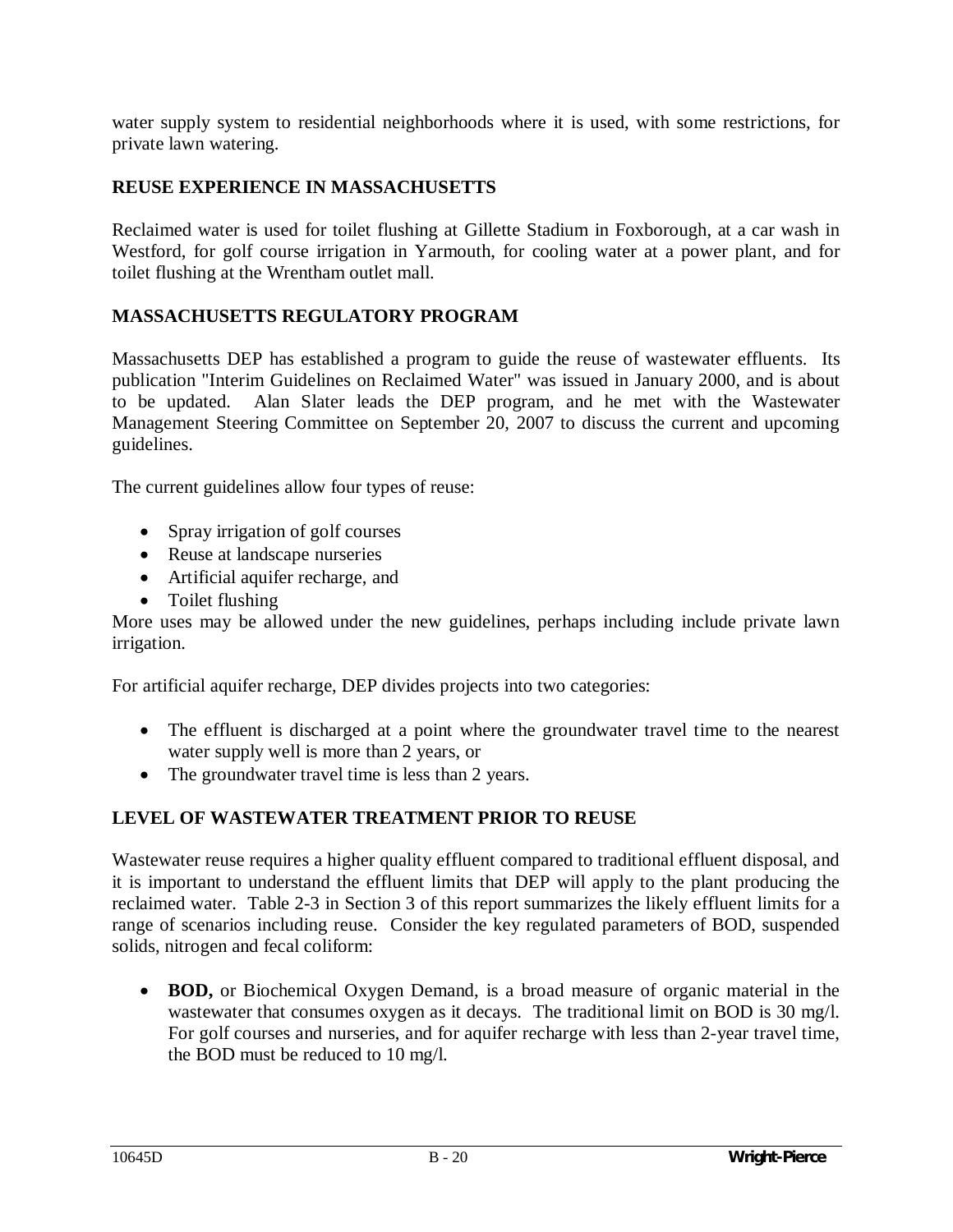- **TSS**, or total suspended solids, is a measure of the solid material that would remain if the effluent were passed through a fine laboratory filter. The traditional limit on TSS is 30 mg/l. For reuse applications, the TSS must be reduced to either 5 mg/l (landscape irrigation and less-than-2-year-travel-time aquifer recharge) or 10 mg/l (toilet flushing or more-than-2-year-travel-time aquifer recharge). The primary reason to reduce TSS is to improve the effectiveness of downstream disinfection processes. The most common disinfection process, exposure of the effluent to intense ultraviolet light, is very sensitive to the TSS level. Turbidity is another measure of suspended matter, that is easily detected with an in-line device that can continuously measure and record the degree to which light is prevented from passing through the effluent by suspended material. DEP requires that turbidity be continuously below 5 turbidity units (NTUs) for all reuse applications, and that the average of all readings be below 2 NTU for landscape irrigation and aquifer recharge with less than 2-year travel time.
- **Nitrogen** comes in many forms, the principal of which are organic nitrogen, ammonia and nitrate. The typical discharge permit limits the sum of these nitrogen forms to 10 mg/l and also limits the nitrate form to 10 mg/l (which is also the drinking water limit). For effluent reuse, no further nitrogen removal is needed; indeed for landscape irrigation, the presence of nitrogen is a good thing.
- **Pathogenic material** is present in wastewater, and includes such things as bacteria, parasites and viruses that are difficult to measure individually. Fecal coliform bacteria are used as an indicator of the likely presence of pathogens, and are measured as the number of colonies that will grow in a Petri dish under controlled conditions from 100 milliliters (ml) of sample. Although groundwater discharge permits have historically not explicitly required disinfection, DEP is increasingly imposing a limit of 200 fecal coliform colonies per 100 ml, as an **average**, on new discharges. In the reuse setting, that 200 col/100ml standard applies to more-than-2-year-travel-time aquifer recharge, as the **maximum** for any one sample. The maximum fecal coliform count is only 100 col/100ml for toilet flushing and only 14 col/100ml for landscape irrigation and less-than-2-yr-travel-time aquifer recharge. For aquifer recharge and for landscape irrigation, DEP also requires that the **median** fecal coliform count be "zero". That is, more than half of the effluent fecal coliform counts in a given week must be zero.

## **AVAILABLE TREATMENT TECHNOLOGY**

Given the effluent limits discussed above, wastewater treatment systems that produce effluent suitable for reuse must provide a higher-than-normal removal of BOD and TSS, normal levels of nitrogen, and very-high-quality disinfection. Many of the local reuse applications have employed membrane bioreactors (MBRs), such as the WMSC visited in 2006 at the Cotuit Stop n Shop. Another applicable technology uses chemical precipitation to enhance TSS removal. In both cases, a high-intensity ultraviolet disinfection system would be included, although disinfection with ozone is also a possibility.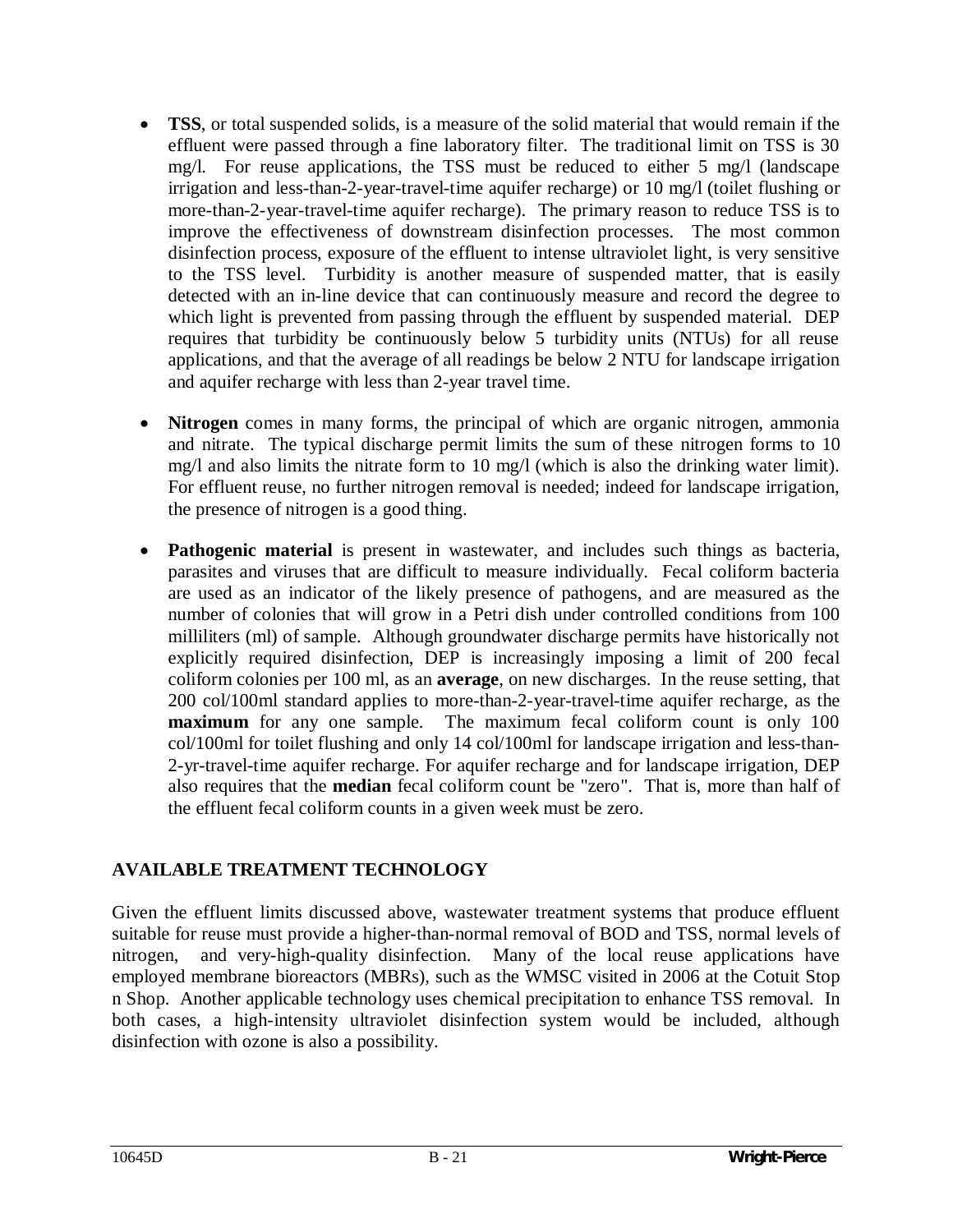High quality effluent is required for reuse, and that high quality must be consistently achieved. Treatment plants must be designed for a higher-than-usual level of reliability, and extra monitoring is needed.

The demand for reclaimed water may vary seasonally and would be impacted by the weather. Therefore, DEP requires that a conventional effluent disposal system be provided as a back-up for all effluent reuse programs that involve landscape irrigation (golf courses and landscape nurseries).

## **ASSURANCES AND OPERATIONAL CONSIDERATIONS**

A enforceable contract is necessary between the supplier of reclaimed water and the user, and its principal terms are stipulated by DEP. The user must agree to implement Best Management Practices (BMPs) to avoid or mitigate undesirable impacts. Through the groundwater discharge permit, the supplier of reclaimed water, in this case the Town, is ultimately responsible for the user's failure to use BMPs.

Signs must be posted at key locations where reclaimed water is used, to alert the public to its non-potable character. Use of reclaimed water must be limited to hours when the public is not present at golf courses and nurseries. Reclaimed water cannot be used inside greenhouses.

## **POSSIBLE REUSE APPLICATIONS IN ORLEANS**

Reclaimed water could be produced for a single large user, connected to the treatment plant by a dedicated pipeline. Alternatively, a high quality effluent would be produced at, say, the Tri-Town site, and a reclaimed water distribution system could be installed to serve a number of possible customers in the westerly portion of town. Those customers would be allowed to tap into the distribution system and their connection piping would include a meter that would allow the Town to document the volume used and, if appropriate, issue a bill for that water.

The following list of potential customers and uses was discussed with Alan Slater of DEP at the WMSC meeting on September 20, 2007:

- 1. **Toilet Flushing in Public Buildings**. Reclaimed water could be used to flush toilets at the Town Hall, the fire station, the police station, the highway garage, the pubic toilets on Main Street, the Snow Library, and similar facilities. Administrative issues would be reduced (compared to private reuse) because of Town ownership. Internal plumbing changes would be needed. Presumably, all of these buildings would be connected to the public sewer, so the reused water would return to the treatment plant.
- 2. **Lawn Irrigation at Public Sites**. The Town could use reclaimed water to irrigate lawns and vegetation at all of the sites listed above. To the extent that irrigation systems have already been installed, they could merely be disconnected from the potable water supply (or from on-site irrigation wells) and re-connected to the reclaimed water distribution system. The reused water would infiltrate to the groundwater. Best Management Practices would govern the application rates (to avoid runoff, for example) and other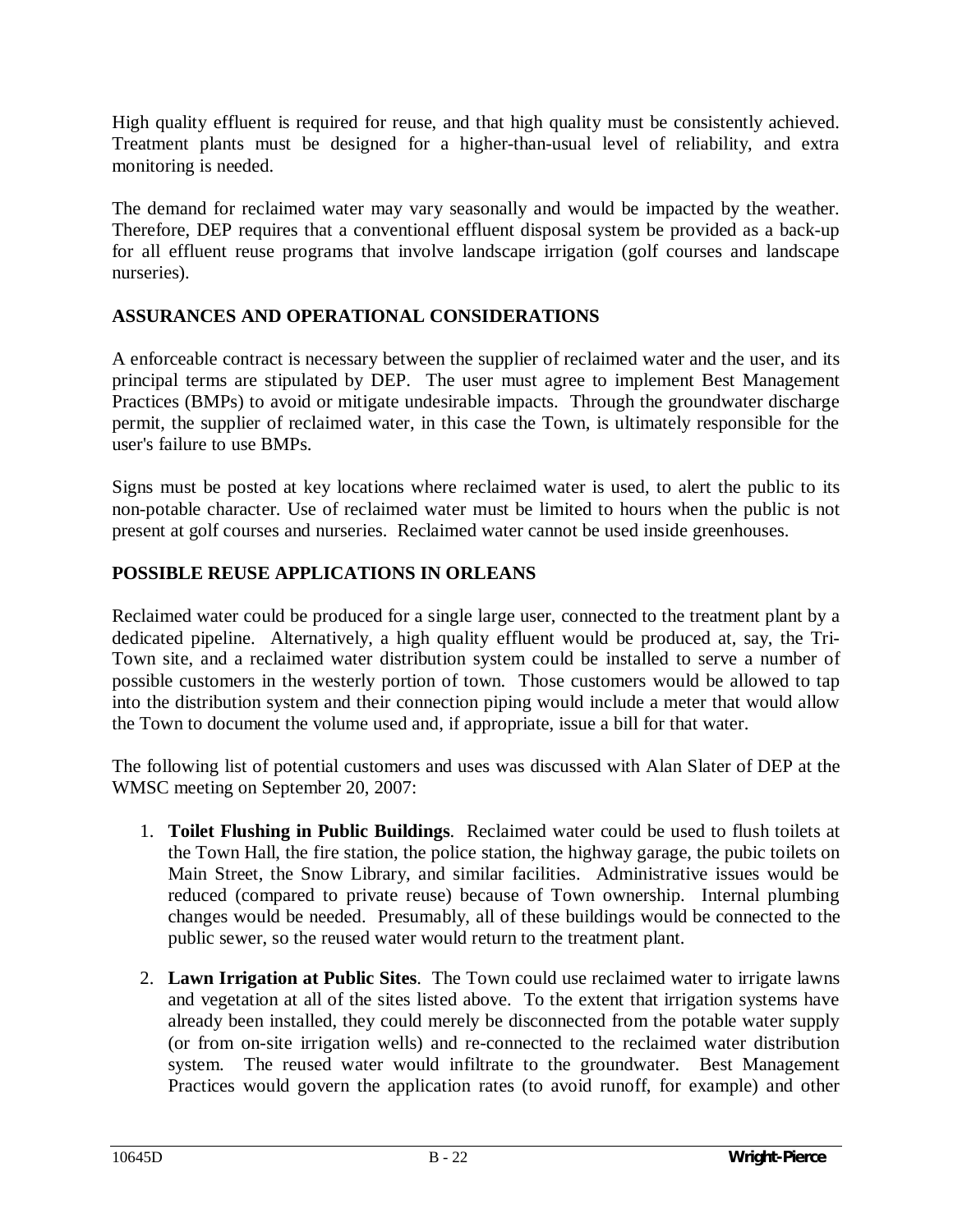operational issues, but presumably groundwater discharge permits would not be required at each individual site.

- 3. **Toilet Flushing at High-Water-Consumption Commercial Establishments**. Compared with Item 1 above, providing reclaimed water to restaurants and motels increases the administrative burden, but it significantly increases the volume of reused water. Most of the high water users would be connected to the public sewer, so the reused water would be returned to the treatment plant.
- 4. **Irrigation of the Natural Areas within the Route 6/Route 6A Interchange**. Aboveground irrigation piping could be used to apply reclaimed water in these wooded areas. No vegetation removal would occur. An agreement would be struck between the Town and Mass Highway to control the application operation.
- 5. **Irrigation of NStar Rights-of-Way**. The Town should expect that NStar will not be in favor of permanent wastewater disposal facilities under and near its power lines. Irrigation through above-ground, removable distribution equipment might be a more acceptable alternative. Control of vandalism would be an issue, unless sites were fenced off, something that NStar might support. With irrigation of NStar rights-of-way, it would be important to address the pruning of excessive vegetation, a regular concern of NStar.
- 6. **Irrigation of Cemeteries.** Town Counsel has expressed concern about effluent disposal at cemeteries because of the likely difficulty in gaining all necessary approvals and signoffs from individual plot owners. These concerns might be addressed by the Town selling irrigation water (effluent meeting the Reclaimed Water Guidelines) to the cemetery association or other controlling entity. Presumably, the extra treatment and monitoring provided to produce reclaimed water would change the character of the liquid from "a waste material requiring disposal" to "valuable alternative irrigation water", and eliminate some of the legal concerns.
- 7. **Irrigation of Golf Courses with Reclaimed Water**. This option is already addressed in the current DEP guidelines. Given the fact that there are no golf courses in Orleans, this option would require approval and close cooperation with Brewster where several golf courses are located.
- 8. **Irrigation of Golf Courses with Effluent-Impacted Groundwater**. At the Pinehills in Plymouth, golf course irrigation wells intercept a significant portion of the plume from the development's effluent disposal system, thus recycling some of the wastewater nitrogen entering the groundwater. If Orleans and Brewster developed a rapid infiltration site upgradient of one of the Brewster golf courses, and used capture wells to produce irrigation water, the Reclaimed Water Guidelines might not apply, avoiding the higher level of treatment.
- 9. **Irrigation of Ball Fields.** The Elementary and Middle School playing fields have been identified as potential sites of subsurface leaching facilities for effluent disposal. Instead, reclaimed water might be used to irrigate those fields, eliminating the demand on the potable water system (or local irrigation wells) and providing additional nutrient uptake.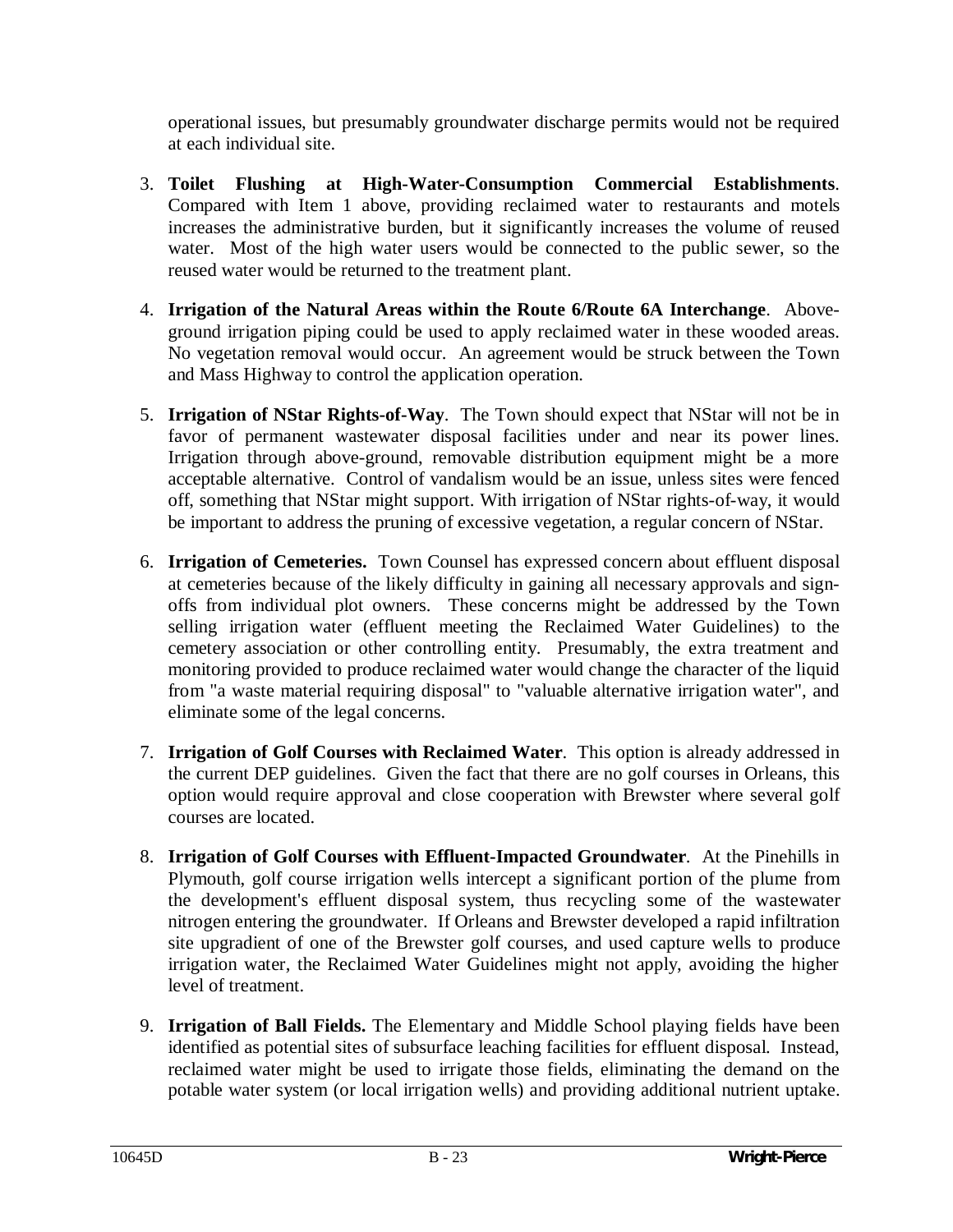The new Reclaimed Water Guidelines are expected to address this option. The Town should consider a dual system, involving both warm-weather irrigation of reclaimed water and cold-weather subsurface disposal of effluent.

- 10. **Irrigation of the Bike Path.** A permanent irrigation system could be installed along the Bike Path, enabling seasonal irrigation of the vegetation along the old railroad right-ofway. Presumably this option would be akin to irrigation of playing fields, since it presents some of the same risks such as exposure of children.
- 11. **Irrigation of Land Surrounding the Radio Tower**. This open land near the Tri-Town plant was initially identified as a potential effluent disposal site, before realizing it has relatively shallow groundwater. If the Town were to build a subsurface leaching system there, surrounding the tower, could it apply reclaimed water there to offset the lack of the usual 4 feet of groundwater separation?
- 12. **Irrigation of Capped Landfill**. The closed landfill could be considered as a site for a dedicated spray irrigation facility, where the application rates would be controlled to limit runoff, and a hay crop could be grown to remove nitrogen and phosphorus. The landfill is near the potential route of a reclaimed water distribution system. DEP might require the use of reclaimed water instead of the traditional 30/30/10 effluent.
- 13. **Irrigation of Private Lawns**. If the proposed distribution system passes through residential neighborhoods, reclaimed water could be sold to individual homeowners. There would be more administrative costs here than with a single public or quasi-public landowner, but much more potential for widespread use and public acceptance. This reuse option could be associated with a "reuse loop" from a centralized facility at Tri-Town, but it could also allow reuse near any decentralized plant that might be built, provided the appropriate level of treatment is assured.
- 14. **Irrigation at Private Nurseries.** Private landscape nurseries could be provided with reclaimed water from the distribution system. This use is covered in the existing Reclaimed Water Guidelines.
- 15. **Irrigation of Private Tree Farms.** There is at least one private tree farm in the region (off Route 39 in Brewster). The use of reclaimed water here would presumably be similar to the private nursery situation.
- 16. **Use at Car Washes.** There are two car washes that could easily be served by the proposed reclaimed water distribution system; one at the Underground Mall (open to the public) and one at the Toyota dealership near the landfill. DEP has previously approved reuse at a commercial car wash on an experimental basis, so there is some precedent for this application.
- 17. **Irrigation of Wellfields Outside of Zone 2.** Some of the Town wellfield property is located outside the mapped Zone 2 boundaries. If convenient to the proposed distribution system, might such land be irrigated with reclaimed water? If not prohibited by the Town Meeting language through which the land was acquired, this reuse opportunity would not be covered by the current DEP guidelines.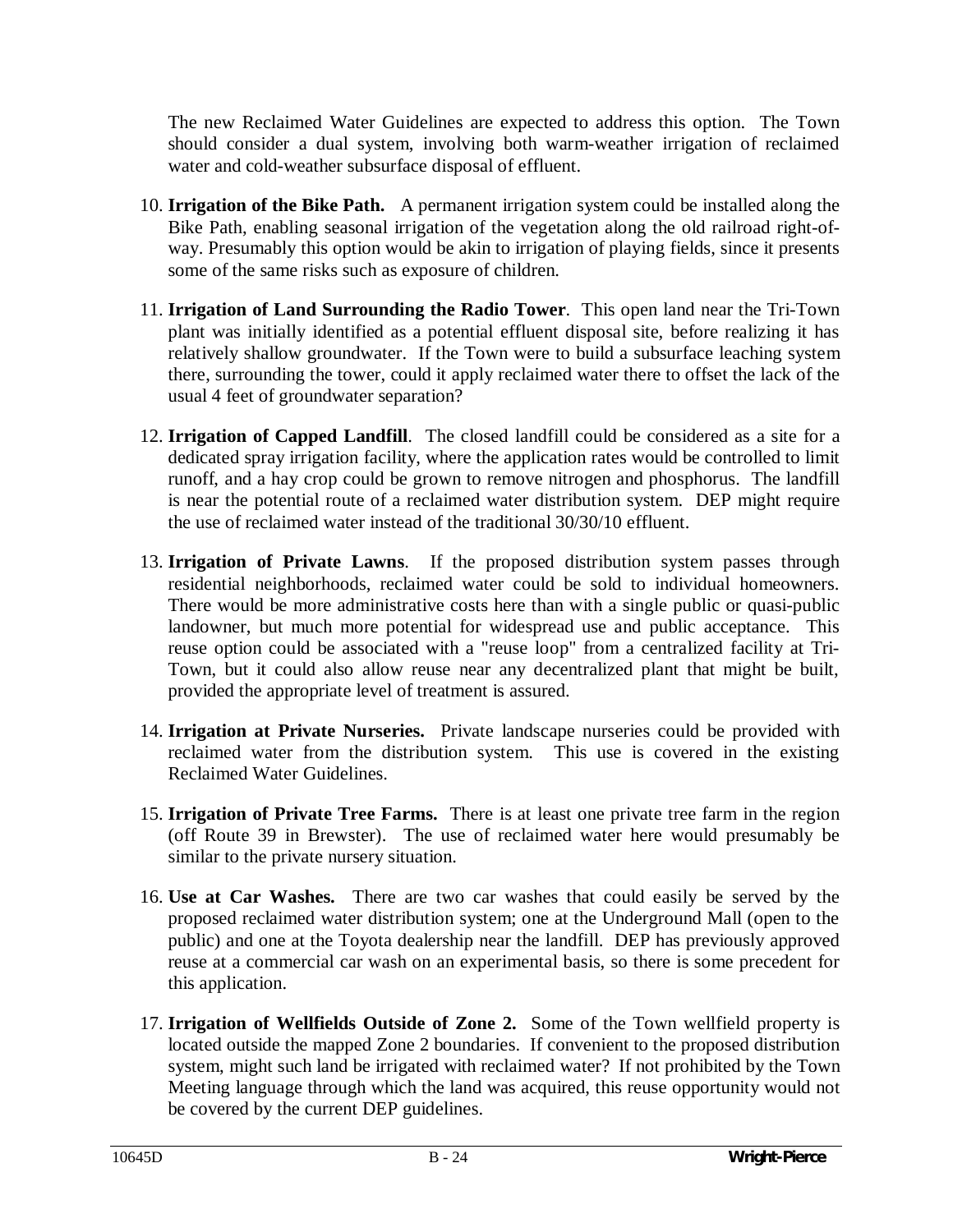18. **Use in Concrete Production**. Cape Cod Ready Mix in Brewster near the Orleans line uses water for a number of purposes in its business. Might reclaimed water be an appropriate substitute?

This list of potential reuse opportunities was developed to provoke some innovative thinking and to elicit input from DEP on regulatory issues. DEP was generally supportive of these concepts and offered to work with the WMSC to develop a specific plan.

# **B.5 NON-TRADITIONAL NITROGEN CONTROL OPTIONS**

In the needs assessment phase of the CWMP, it was demonstrated that the control of nitrogen is the largest driving force toward improved wastewater management in Orleans. Nitrogen reaches the embayments from various sources and through multiple pathways. The "traditional" approach to controlling nitrogen is to replace septic systems with public wastewater facilities that remove large amounts of nitrogen, and discharge the effluent either at appropriate locations within the watershed, or in the watershed of a less sensitive embayment. While public sewerage is a readily permitted and predictable method for nitrogen control, it is also very expensive. There are a number of "non-traditional" methods for nitrogen control that offer significant cost savings.

## **INTRODUCTION**

In broad terms, non-traditional controls fall into the following categories:

- Options that prevent future nitrogen loads;
- Options that reduce current nitrogen loads before they reach the groundwater;
- Options that take advantage of natural processes that impact groundwater quality as it moves toward the embayments;
- Options that improve the ability of the embayments to assimilate nitrogen loads; and
- Options that remove nitrogen from the water column or sediments within the embayments.

Within that context, the following nitrogen control methods were considered:

- $\bullet$  Density controls through municipal bylaws or regulations
- Control of fertilization
- Stormwater management
- Natural attenuation
- Permeable treatment barriers
- Flushing enhancements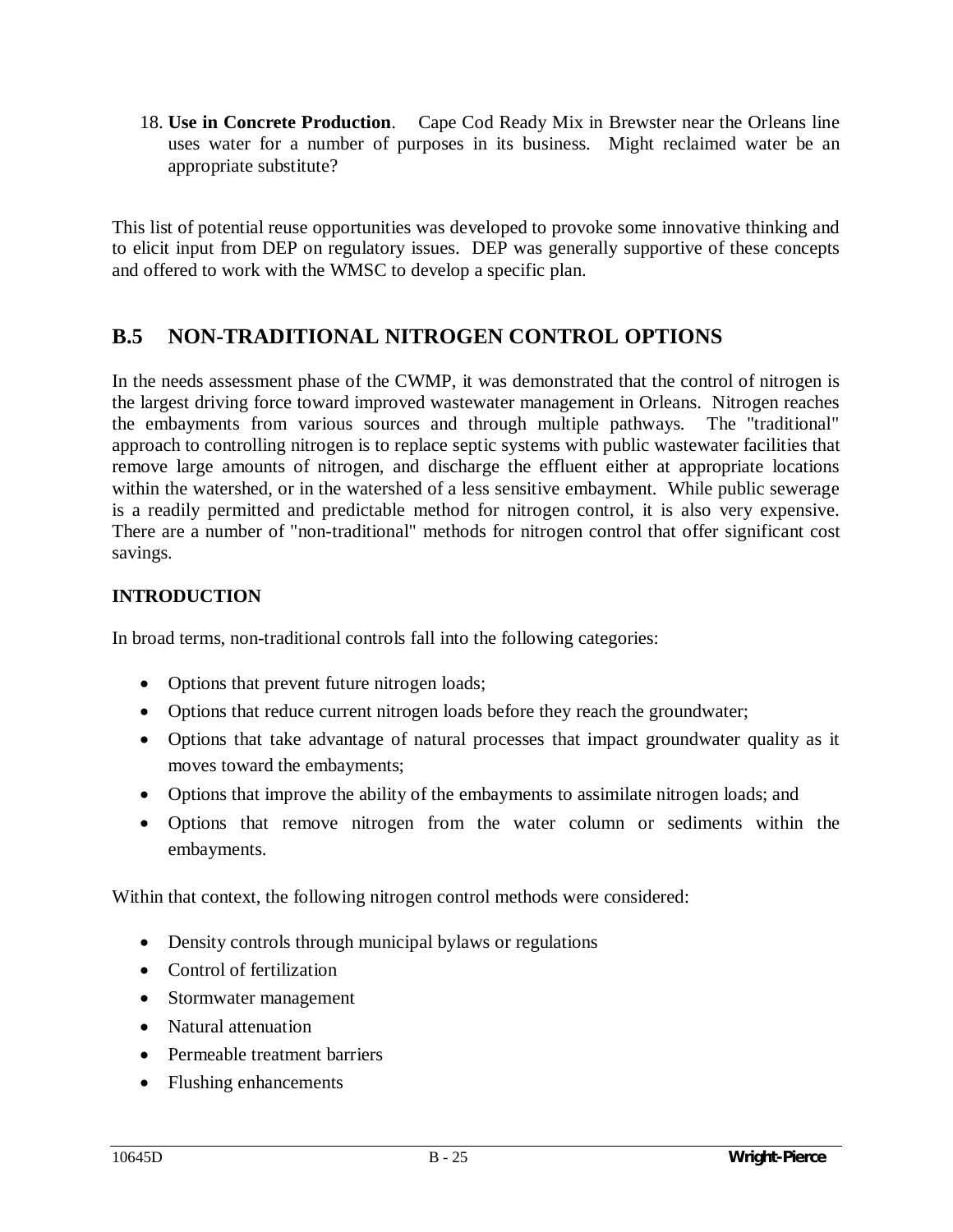- Aquaculture
- Removal or modification of sediments

## **DESCRIPTION OF OPTIONS**

## **Density Controls through Municipal Bylaws and Regulations**

The Needs Assessment documents how current wastewater generation rates in Orleans are expected to increase by 22% over the planning period ending in 2030. Considering a somewhat lower rate of increase in non-wastewater nitrogen sources (such as lawn fertilization), the townwide nitrogen load may increase by about 20% as a result of growth in the community. Townwide, the **current** nitrogen load must be reduced by perhaps 20% to 25% (depending on the findings of the MEP studies for the Nauset system). The **growth** in nitrogen load is approximately the same as the amount of the **current** load that must be removed. Any steps the Town can take to slow the growth in nitrogen load will directly impact the extent and cost of structural solutions.

Possible land use controls were discussed in detail at a September 21, 2006 joint meeting of the Board of Health, the Planning Board and the WMSC. The most promising options include:

- Reducing minimum lot sizes for new residential development or reducing the allowable development intensity on commercial properties;
- Instituting nitrogen-based performance standards for expansions and redevelopment, such as the "no net nitrogen increase" approach or a maximum pound-per-acre load (the "fair share" approach);
- Accelerating land purchases or conservation easements; and
- Instituting a "checkerboard" sewer system with limitations on increased flows from properties not served.

These and other programs will be further developed as part of the non-structural plan that will be part of the final CWMP.

## **Control of Fertilization**

When lawn and garden fertilizer is applied, some portion of the nitrogen nourishes the plants, another portion is converted to harmless nitrogen gas by soil organisms, and the excess nitrogen leaches to the groundwater. The MEP technical report for Pleasant Bay estimated that 30% of the un-attenuated nitrogen load from the watershed comes from fertilizer and stormwater runoff, with most of that from fertilizer. Therefore, after septic nitrogen, fertilizer nitrogen is the next largest source. In the Pleasant Bay sub-watershed (one portion of the overall watershed), nearly one-half of the watershed nitrogen load comes from lawn fertilization, principally from three golf courses within that watershed.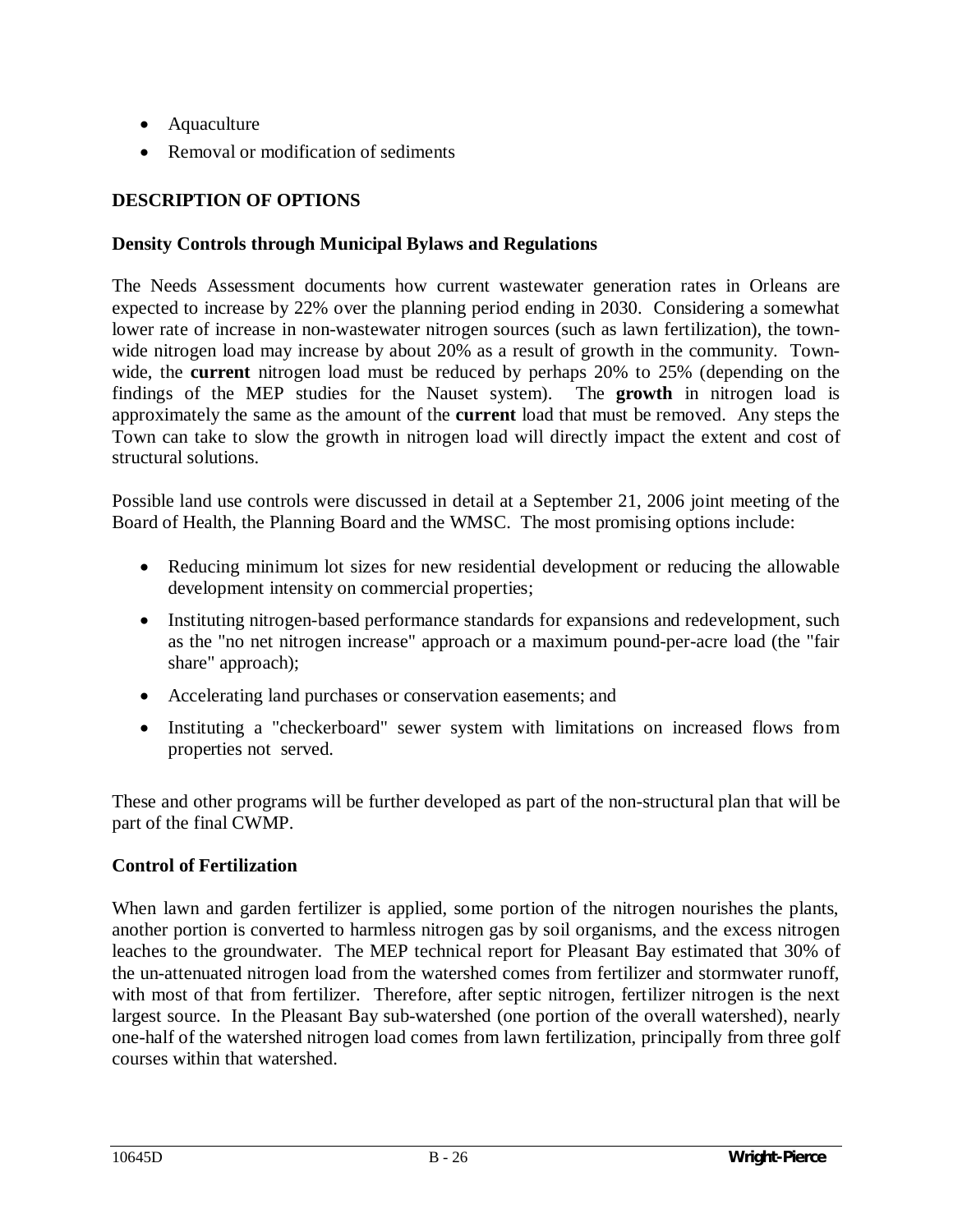There are many steps that can be taken to reduce fertilizer nitrogen load to the groundwater. First, fertilized lawn area can be reduced. Second, where fertilizer is used, the application rate can be reduced, and the timing of applications can be spread out. Third, fertilizers with organic slow-release nitrogen can be substituted for traditional inorganic forms. These steps can be taken by all fertilizer users, but the greatest potential for reduction is where large fertilizer use occurs, which includes golf courses, town parks, and school district ballfields.

The MEP technical report for Pleasant Bay assumed that the typical lawn in Orleans leaches 1.08 pounds of nitrogen per year. That report also refers to a separate SMAST study of lawn care in Orleans which found significantly higher fertilizer use (and presumably nitrogen leaching) on those homes that use private lawn services. One might conclude that private lawn care should be curtailed, but an alternate approach might be to work with the private lawn care companies to seek modified application procedures and materials that might allow green lawns at substantially lower risk of nitrogen leaching.

Education of the public on the need to modify lawn care practices should occur regardless of other steps. In addition, the Town should institute changes in its own practices and should work with the school district in a similar fashion. Other possible steps include restriction on lawn area in new development, working with local lawn and garden retailers to stock only more appropriate fertilizer products, and working with the County to institute a fertilizer ban. While not within the direct control of Orleans, every effort should be made to reduce the very large fertilizer use in the Pleasant Bay sub-watershed at golf courses in Brewster, Harwich and Chatham. Controls on fertilizer use on cranberry bogs should also be considered as appropriate.

## **Stormwater Management**

Precipitation that falls on impervious surfaces runs off and takes with it a variety of pollutants, including nitrogen. If stormwater is discharged directly to a pond or embayment (or to a pipe or channel leading directly there) it is considered a "point source". If runoff infiltrates into the ground and transports pollutants to the groundwater it is considered a "nonpoint source". In either case, actions are warranted to reduce the pollutant load from stormwater. For all of Pleasant Bay, runoff from impervious surfaces is estimated to produce 9,000 pounds of nitrogen per year, or 9% of the total un-attenuated load from all watershed sources.

In general, the Town should try to remove all point sources by infiltrating stormwater instead of discharging it to surface waters. Where this is not possible, some "end-of-pipe" treatment may be warranted, such as exists at Lonnies Pond. While infiltration is most efficient through bare soil, vegetated surfaces provide considerable pollutant removal. Pollutants in runoff can also be addressed at the source, through such programs as regular street sweeping, owner control of pet wastes, requirements for nutrient management plans for large developments, etc. In some communities, surface wasters have been significantly impacted by runoff from failed septic systems. The investigation of sewer needs in Orleans have found this problem to be nonexistent.

There are many reasons why stormwater management should occur in Orleans independent of nitrogen control. Phosphorus transport to ponds is an important issue, as is bacterial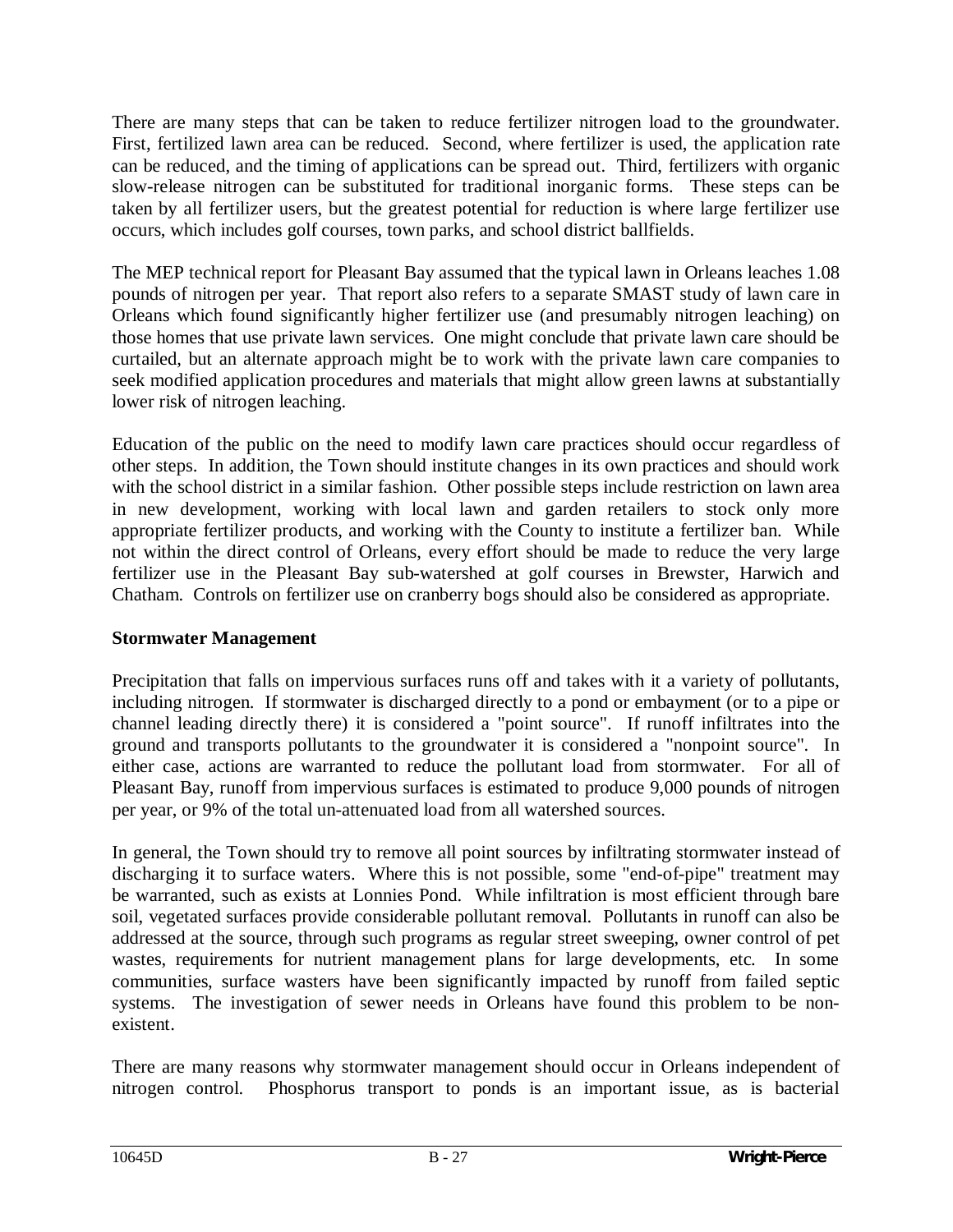contamination at beaches and shellfishing areas from road runoff. These reasons for stormwater management are important enough on their own to warrant a town-wide plan. Implementation of that plan will also reduce nitrogen loads to embayments.

## **Natural Attenuation**

As groundwater moves toward and into embayments, it may pass through freshwater ponds and bogs and through salt marshes. In these environments, there may be some removal of nitrogen by natural means that lessens the impact on the embayment. These processes are called "natural attenuation". Natural attenuation has been included in the modeling of embayments on Cape Cod as part of the Massachusetts Estuaries Program. For Pleasant Bay as a whole, natural attenuation is estimated to reduce the raw watershed nitrogen load by 4%.

Natural attenuation can be part of Orleans' overall plan in several ways. First, the selection of properties to be connected to traditional wastewater systems should focus on those properties that are not subject to natural attenuation; that is, once pond protection needs are addressed by sewering in areas immediately upgradient of ponds, wastewater collection should focus first on those properties that are downgradient from the ponds and wetlands that provide natural attenuation.

Second, effluent disposal sites can be located upgradient from these natural attenuation resources to allow further pollutant removals as the effluent-impacted groundwater moves toward the embayment. Great care must be taken to avoid secondary impacts, however, such as overloading the nitrogen attenuation capacity or introducing more phosphorus than is appropriate. Some studies have shown that salt marshes may have significant nitrogen removal capability with less potential for overloading than freshwater systems. In Orleans, where pond protection has high priority, salt marshes represent the best opportunity for natural attenuation and should be considered in effluent disposal siting. The Tri-Town site in Orleans is upgradient from Namskaket Marsh, and the marsh that may now be providing renovation of the Tri-Town plume and might provide attenuation of nitrogen from wastewater effluent infiltrated at the Tri-Town site. Similarly, the salt marshes separating Pochet Neck from Pochet Creek might provide a similar benefit for effluent disposed of in areas that are immediately upgradient.

The third opportunity for taking advantage of natural attenuation is in the restoration of damaged wetlands or the conversion of abandoned cranberry bogs. Some natural attenuation may be occurring at these locations, and restoring them to their original state may allow additional attenuation. In cranberry bogs, deepening the bog or increasing the water surface may increase the detention time of groundwater passing through these systems and allow for greater natural attenuation.

## **Permeable Treatment Barriers**

Permeable treatment barriers are narrow, deep trenches excavated along the shoreline and filled with a medium such as wood chips. The wood chips provide the substrate for bacteria that remove nitrogen from the groundwater passing through the trench. This option, in concept, partially replicates some of the features of riparian wetlands that provide natural attenuation.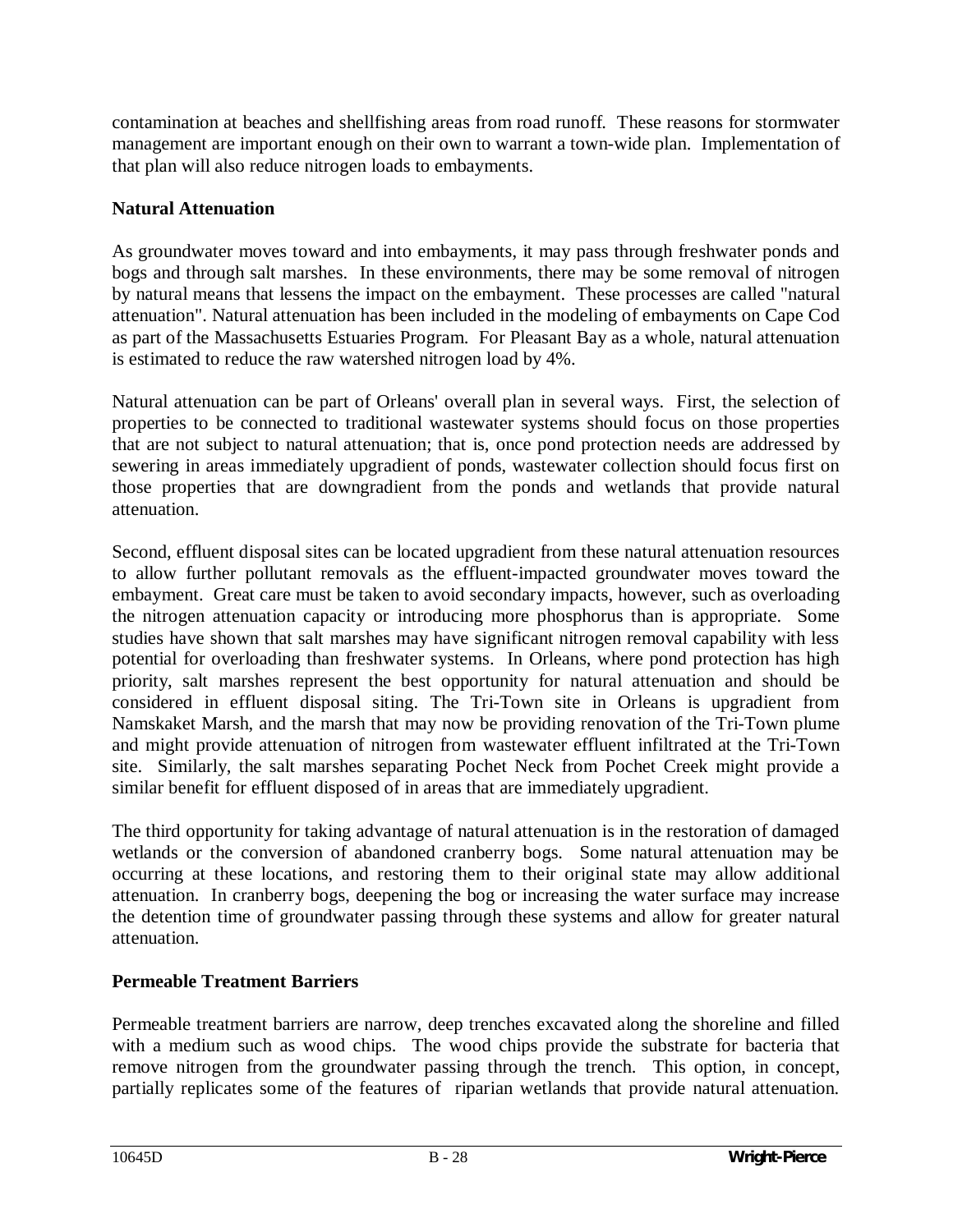This method of nitrogen control is very focused in that it intercepts whatever nitrogen has previously reached the groundwater in the watershed upgradient of the barrier. In order for the barrier to remove significant percentages of the nitrogen reaching the embayment, it must cover a large portion of the shoreline and must be deep enough to intercept most of the vertical depth of the nitrogen-impacted groundwater. This approach has been pilot tested at locations in Rhode Island and on Cape Cod. Drawbacks include the need to obtain property rights along the shore, the potential for construction impacts, and the uncertain frequency of media replacement.

## **Flushing Enhancement**

The residence time of nitrogen in an embayment in part determines the susceptibility of that embayment to water quality degradation. Enhancing the flushing rate of the embayment can improve water quality and lessen the impacts of a given nitrogen load. Dredging channels, widening inlets and replacing constricting culverts are all ways to enhance tidal flushing. A number of sub-embayments in the Pleasant Bay system (for example Lonnie's Pond and Areys Pond) and perhaps the Nauset system could potentially benefit from dredging to deepen their inlets. It is expected that less nitrogen control would be needed in the watersheds of these subembayments after dredging of their inlets, although additional modeling of the hydrodynamics and water quality would be needed to quantify the impact. (It is important to note that enhanced flushing in these "headwaters' sub-embayments does not reduce the overall load to the Pleasant Bay system, but merely moves the load downstream more quickly. In that these subembayments are influenced by the quality of the downstream waters that flush them, this technique is less attractive than similar actions in embayments that discharge directly to the Atlantic Ocean or Cape Cod Bay.)

The MEP technical report for Pleasant Bay predicts that a significantly higher level of nitrogen control will be needed if the current breach off Chatham reverts to its prior, more southerly location. The principal behind this conclusion is the same as discussed above. The towns around Pleasant Bay should formulate a plan to deal with this possible "flushing diminishment".

Flushing enhancement options have many advantages and disadvantages. Any modifications to the coastal environment require significant permitting. Dredging is only permittable in the ACECs if that location has been previously dredged. (Historical dredging has occurred in Areys Pond, Lonnies Pond and Paw Wah Pond, and perhaps others.) The nitrogen control needs documented in the MEP technical report are intended to restore eelgrass and habitat for benthic organisms. Dredging would certainly destroy, at least temporarily, some of the habitat that the nitrogen control is intended to benefit. Dredging, if permittable, would not be a one-time event, but would need to be repeated over time to maintain the flushing enhancement.

## **Aquaculture**

Shellfish are filter-feeders; they filter water to capture organic matter, and in so doing take up nitrogen. By harvesting the shellfish, the nitrogen is removed from the water column. Some studies have been conducted on Cape Cod to assess the viability of aquaculture systems as part of a planned nitrogen removal program. This nitrogen control option is attractive because it might actually generate revenue in excess of its costs. However, it has not been studied